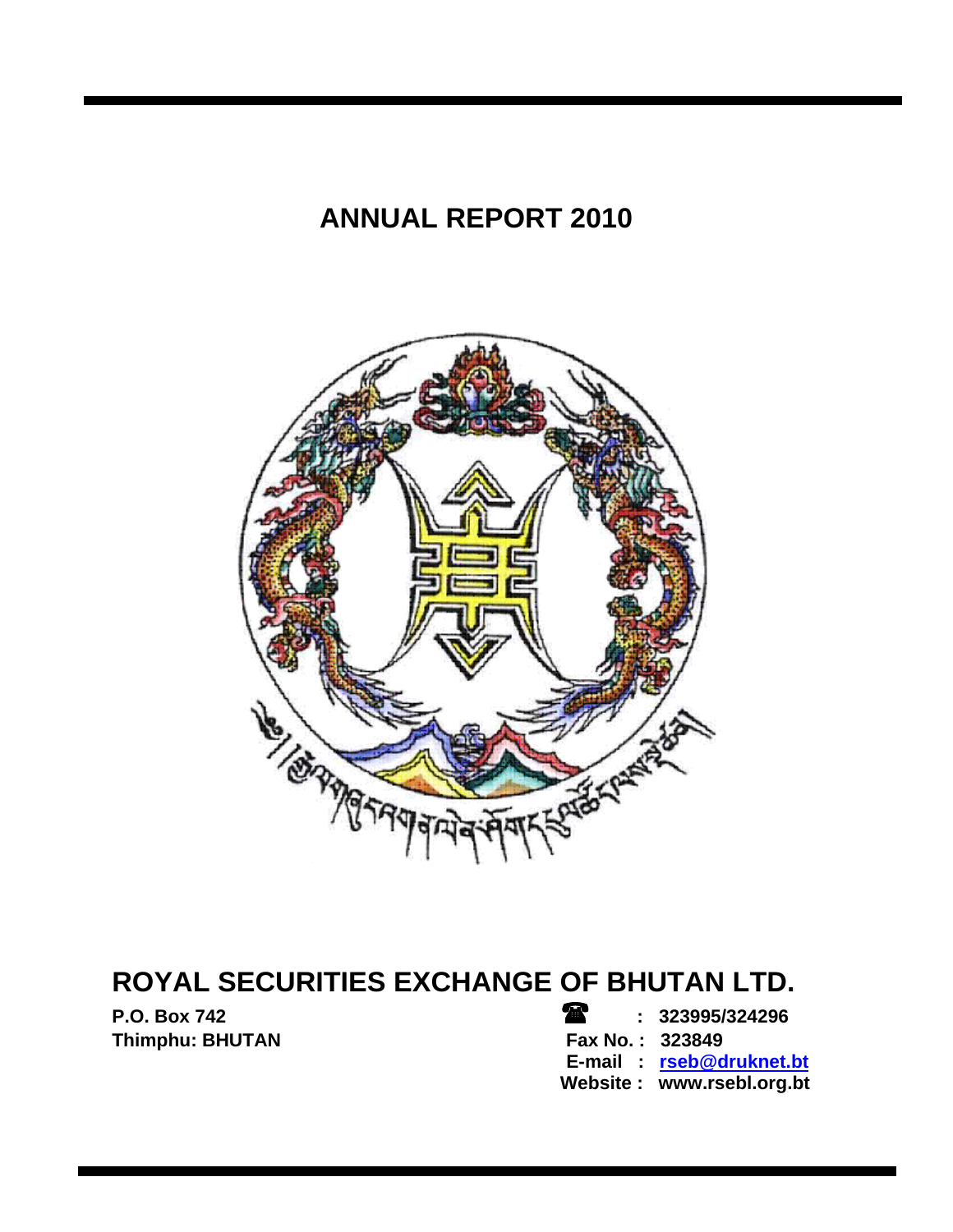# **Table of Contents**

| 1. |                                 |  |
|----|---------------------------------|--|
|    |                                 |  |
|    |                                 |  |
|    |                                 |  |
|    | Traded Volume. (Table 6.1)      |  |
|    | Traded Value.(Table 6.2)        |  |
| 2. |                                 |  |
|    |                                 |  |
|    |                                 |  |
|    | Traded Volume. (Table 7.1)      |  |
|    |                                 |  |
|    | Traded Value. (Table 7.2)       |  |
| 3. |                                 |  |
|    | Traded Volume. (Table 5)        |  |
| 4. |                                 |  |
| 5. |                                 |  |
| 7. |                                 |  |
| 8. |                                 |  |
| 9. |                                 |  |
|    |                                 |  |
|    |                                 |  |
|    | Total units & Value. (Table 13) |  |
|    |                                 |  |
|    |                                 |  |
|    |                                 |  |
|    |                                 |  |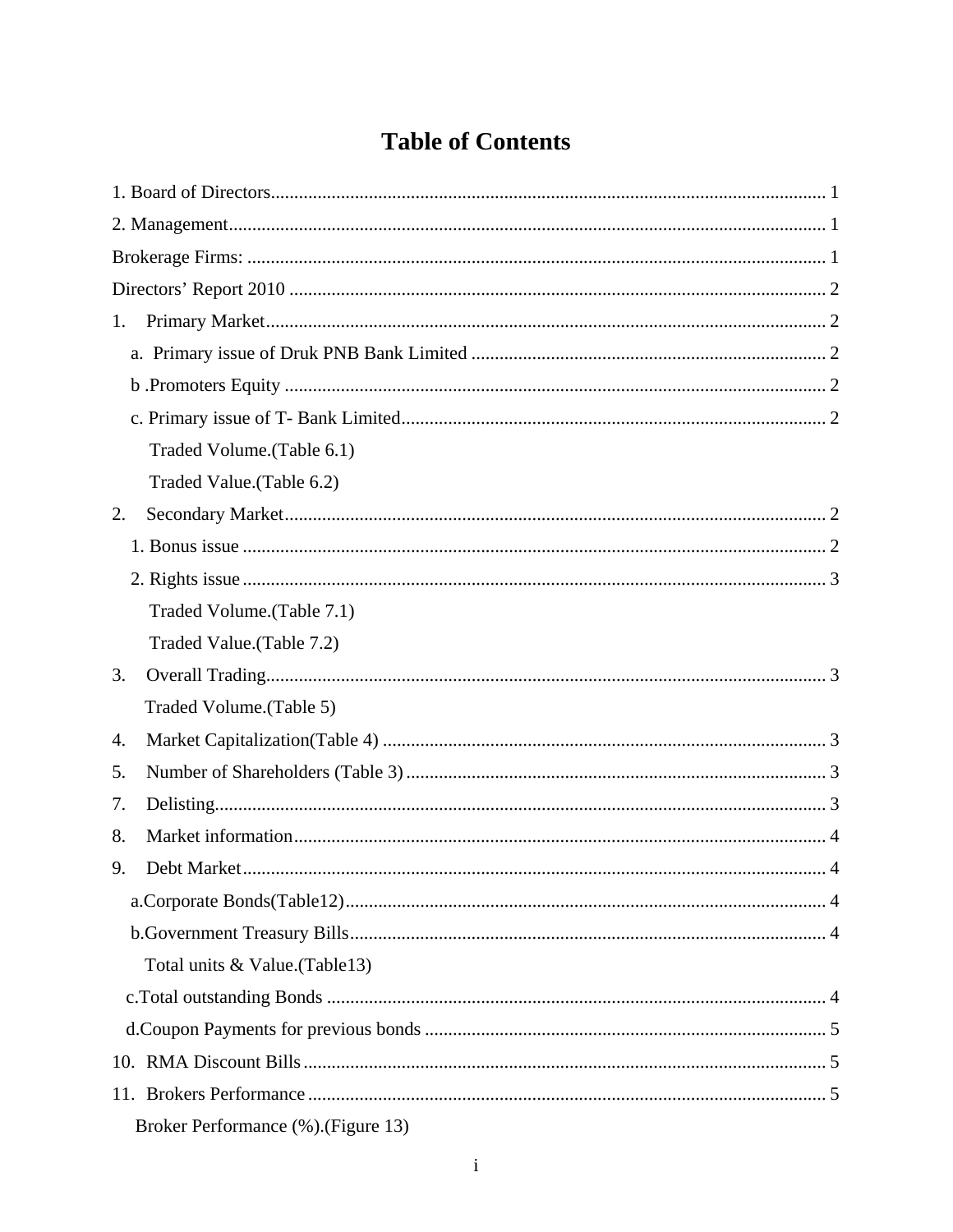| Year wise securities holding in the central depository. (Table 10) |
|--------------------------------------------------------------------|
|                                                                    |
|                                                                    |
|                                                                    |
|                                                                    |
|                                                                    |
|                                                                    |
|                                                                    |
|                                                                    |
|                                                                    |
|                                                                    |
|                                                                    |
|                                                                    |
| 22. Financial Highlights of Listed companies. (Table 1)            |
| Shareholding Pattern. (Table 2)                                    |
| Dividend Records. (Table 11)                                       |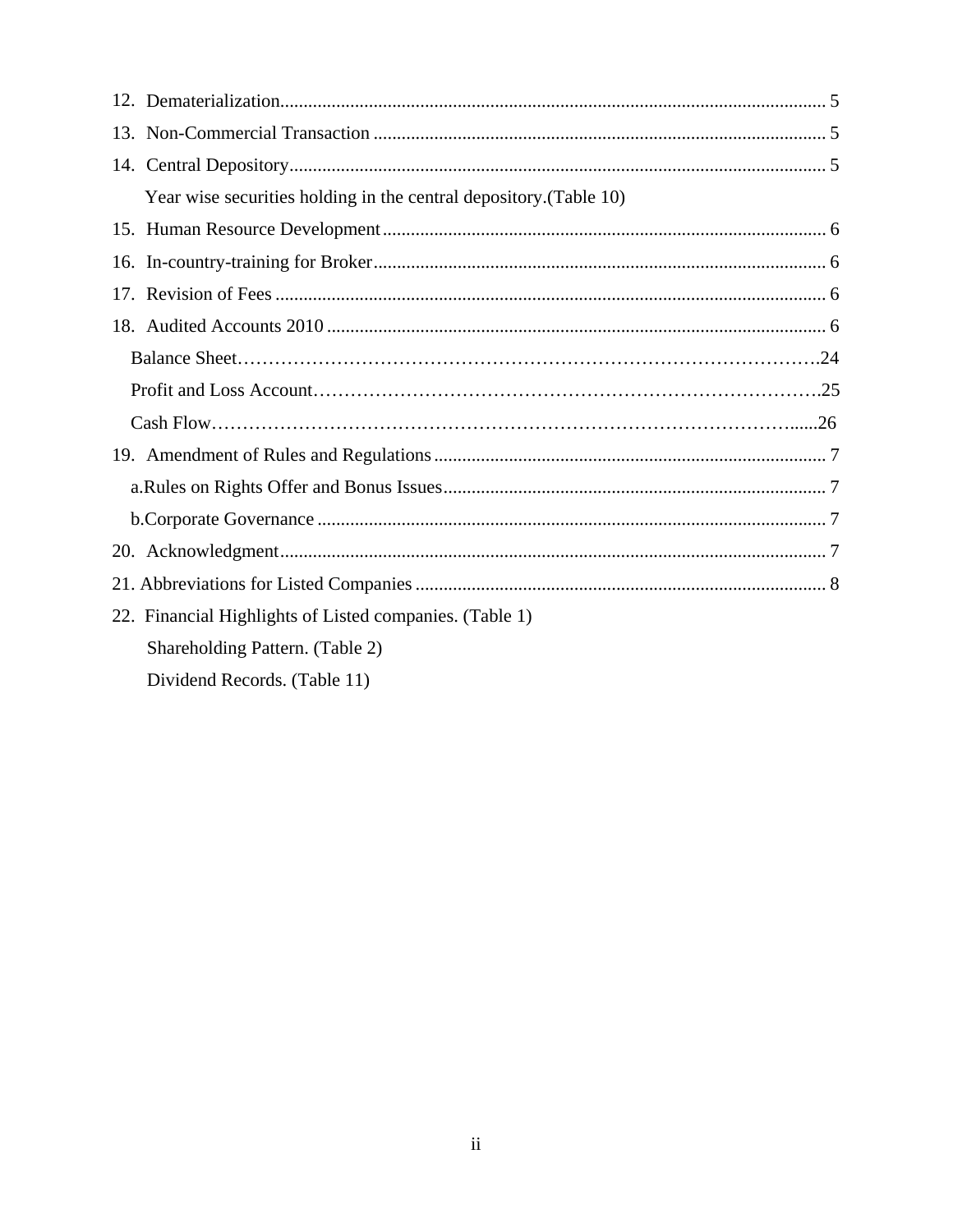# **1. BOARD OF DIRECTORS**

- 2. Mr. Daw Tenzin, Governor, Royal Monetary Authority Chairman
- 3. Mr. Kipchu Tshering, MD, Bhutan National Bank Ltd. Director
- 4. Mr. Nawang Gyetse, MD, Bhutan Development Finance Corp.Ltd. Director
- 5. Mr. Namgyal Lhendup, MD, Royal Insurance Corp. of Bhutan Ltd. Director
- 6. Dr. Dil Bahadur Rahut, CEO, BOB Securities Ltd. Director
- 7. Mr. Karma Yeshey, Registrar, Dept. of Trade, MoEA Director
- 8. Mr. Dorji Phuntsho, CEO, RSEBL Member Secretary

### **2. MANAGEMENT**

- 1. Mr. Dorji Phuntsho, CEO
- 2. Mr. Tashi Yezer, Advisor
- 3. Mr. Nawang Lhendup, In-charge, Central Depository
- 4. Ms. Khandu Wangmo, Programmer, Trading Division
- 5. Mr. Dawa Dakpa, In-charge, Listing Division
- 6. Mr. Tenzin Rabgay, Trainee Officer, Research Division
- 7. Mr. Jangchu Wangdi, Accountant, ADM
- 8. Kezang Dorji, Office Assistant
- 9. Mr. Dil Kumar Rai, Driver

#### **Brokerage Firms:**

| <b>RICB Securities Ltd.</b>                    | <b>BNB Securities Ltd.</b>                      |
|------------------------------------------------|-------------------------------------------------|
| C/o Royal Insurance Corporation of Bhutan Ltd. | C/o Bhutan National Bank Ltd.                   |
| Thimphu, Bhutan                                | Thimphu, Bhutan                                 |
| Tel # +975-2-322426/323993                     | Tel # +975-2-322765/322767                      |
| <b>BOB Securities Ltd.</b>                     | <b>Drook Securities.</b>                        |
| C/o Bank of Bhutan Ltd.                        | C/o Bhutan Development Finance Corporation Ltd. |
| Thimphu Branch, Bhutan                         | Thimphu, Bhutan                                 |
| Tel # +975-2-322622/322266                     | Tel # +975-2-322579/323425                      |

- 
- 
-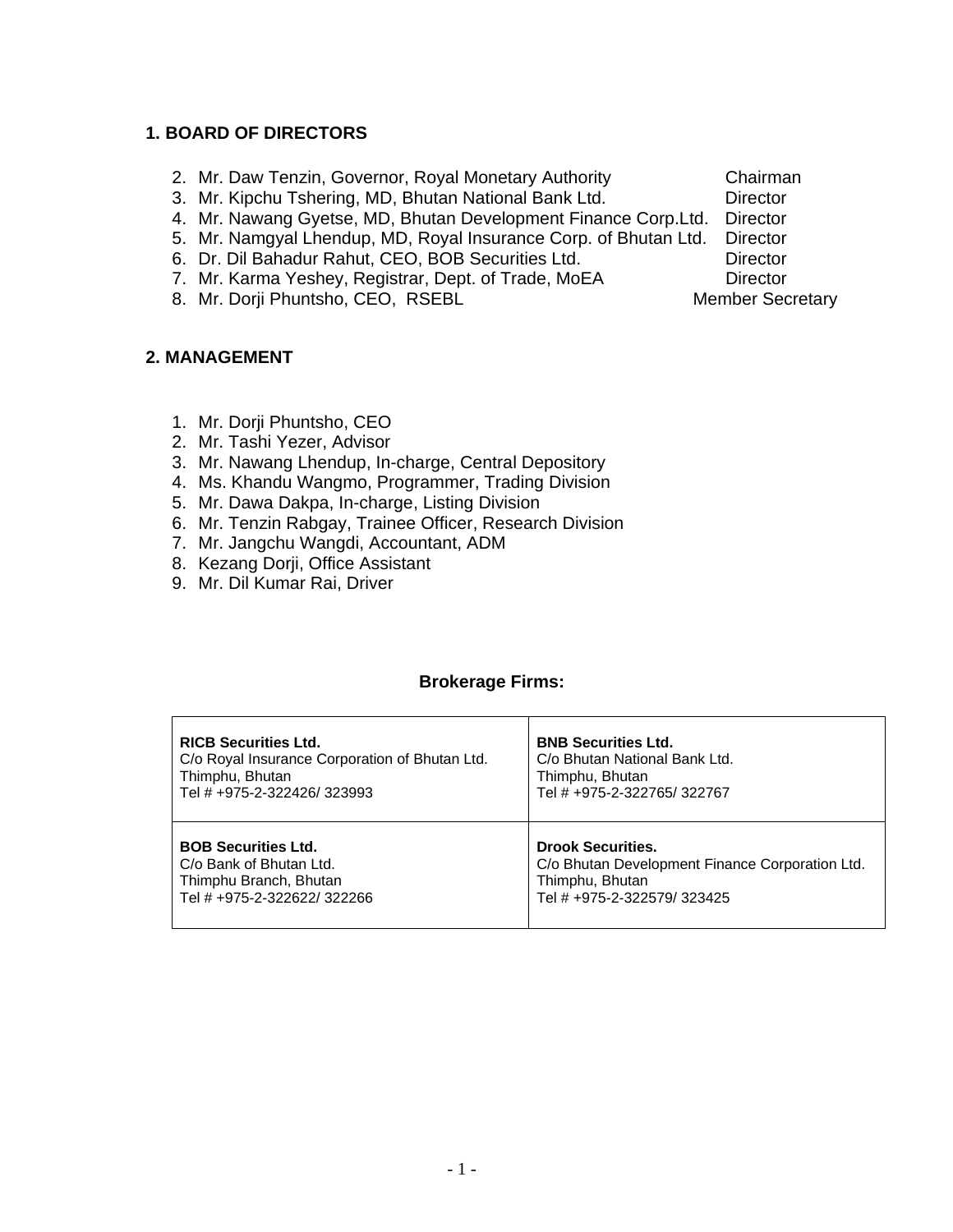# **Directors' Report 2010**

On behalf of the Board of Directors and on my own behalf, I am pleased to present Annual Report for 2010 along with the Audited Financial Statement of the RSEBL for the year ended December 31, 2010.

#### **1. Primary Market**

#### *a.* **Primary issue of Druk PNB Bank Limited**

During the year, Druk PNB Bank Limited (DPNB) floated 25 percent of its share capital (Nu.300 million) at Nu 100 per share amounting to 750,000 shares. On its allotment date on July 19, 2010, the issue was over subscribed by 476.84% by a total of 24,071 subscribers.

The shareholding pattern of the Druk PNB Bank after the issue is represented as follows:

| a. | 51% (1,530,000 shares) - |  |
|----|--------------------------|--|
|----|--------------------------|--|

- b. 19% ( 570,000 shares) Bhutanese promoters
- c. 5% ( 150,000 shares) Private Placement
- d. 25% ( 750,000 shares) Public

Punjab National Bank, India

#### *b.* **Promoters Equity**

The promoters' equity of 2,100,000 shares in Druk PNB Bank worth Nu. 210 million was also traded during the year.

### *c.* **Primary issue of T- Bank Limited**

Out of 2,200,000 paid up shares of T-Bank, a total of 880,000 shares (40%) was offered to the public at Nu.100 per share during the subscription period. The allotted date for the subscription is scheduled on February 19, 2011. The remaining 1,320,000 shares (60%) shall be issued to the promoters.

### **2. Secondary Market**

#### **1. Bonus issue**

- a. On August 20, 2010, State Trading Corporation of Bhutan Ltd**.** issued 200,000 bonus shares worth Nu.20 million at 1:1 to 125 shareholders which have been officially recorded in the trading system of the RSEBL.
- b. Further on August 24, 2010 Druk Satair Corporation Limited issued 456,543 bonus shares worth Nu.45.65 million at 1:1 to 1,279 shareholders. These issues were also recorded accordingly in the trading system of RSEBL.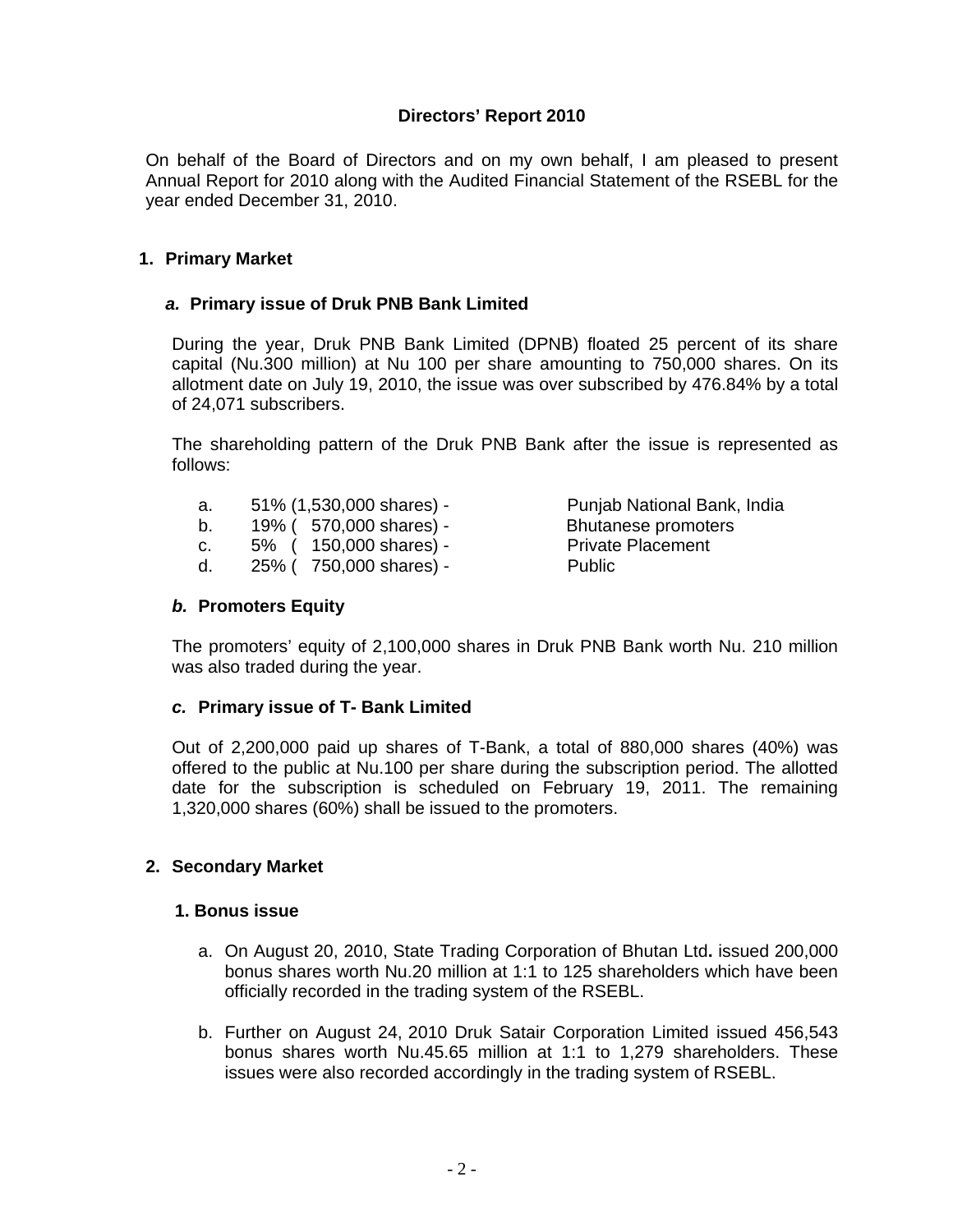#### **2. Rights issue**

On August 26<sup>th</sup>, 2010 Druk Ferro Alloys Ltd. declared Rights Issue of 1,267,632 shares worth Nu.126,763,200 at the ratio of 9:7. However, from the total rights issue 1,141,219 shares were subscribed by the existing shareholders and the remaining 126,413 shares were renounced to general public which was subscribed by 99 new applicants and it was oversubscribed by 18.11%.

During the year transactions in the secondary market apart from bonus and rights issue has increased both in terms of volume and value, a total of 819,163 shares amounting to Nu.145.88 million was transacted as compared to 261,983 shares worth of Nu.132 million during the previous year.

### **3. Overall Trading**

The year 2010 recorded an overall traded value (including IPOs, secondary trading, bonus/rights issues) of Nu.638.24 million for 5,743,338 shares as compared to 3,114,215 shares amounting to Nu.417.58 million during the previous year.

#### **4. Market Capitalization**

During the year the market capitalization of the 21 listed companies increased significantly to Nu 10,012,539,218 as compared to Nu.8,067,971,843 during the previous year. This increase is largely attributed by the new listings, issue of bonus shares, rights issue and also due to changes in the market prices of shares**.** 

### **5. Number of Shareholders**

During the year the total number of shareholder's account increased to 40,774 as compared to 17,654 accounts in the previous year. This increase in the shareholder's account is attributed to the subscription of Druk PNB Bank shares by the public.

### **6. New listing & Number of Listed companies**

The securities of Druk PNB Bank (DPNB) were listed on August 3, 2010 becoming the 21<sup>st</sup> company to be listed on the RSEBL.

### **7. Delisting**

Delisting is a revocation of grant of permission of Official Listing and cancellation of permission to trade on the Exchange, due to failure to comply with the rules of the Exchange.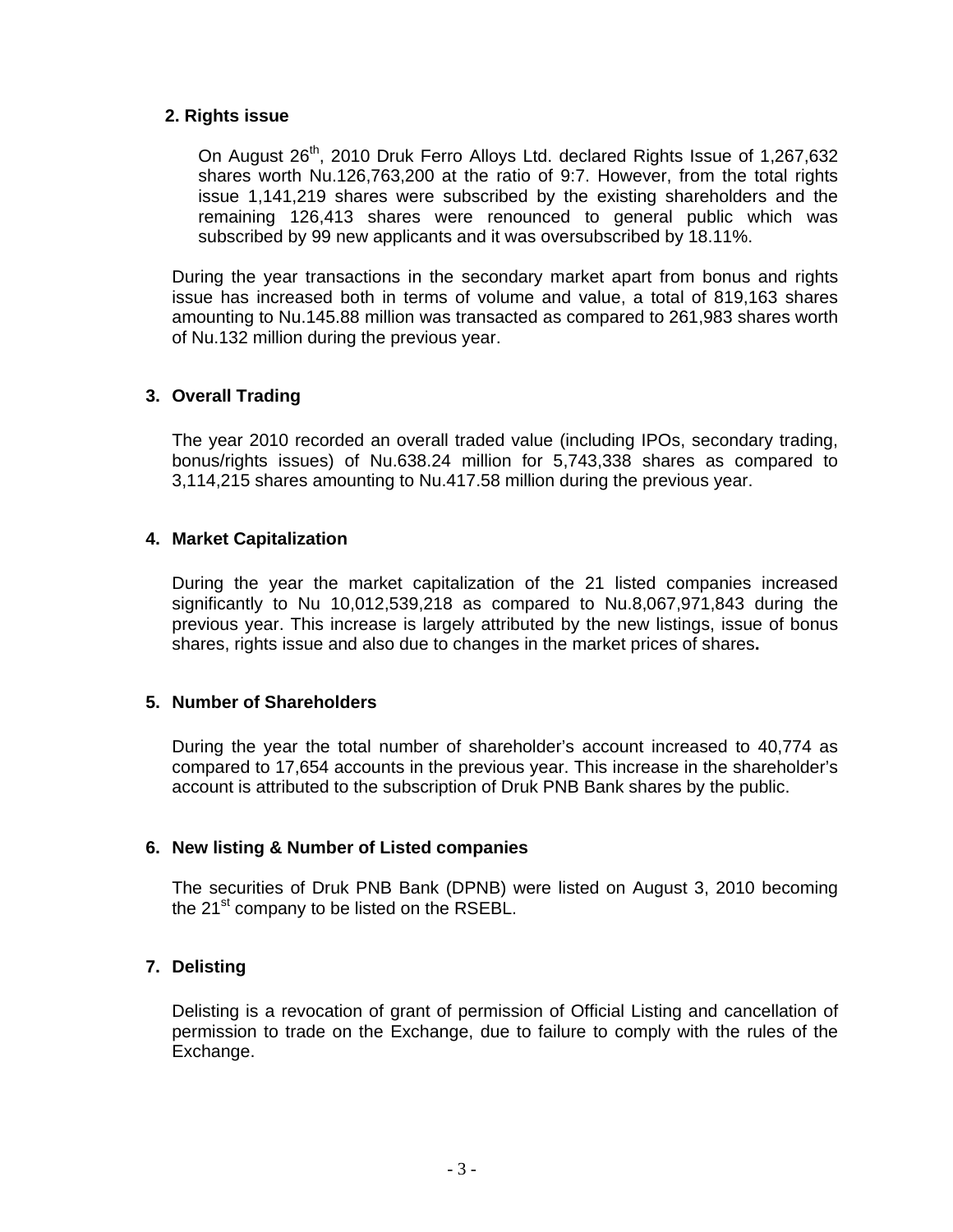The securities of Bhutan Dairy & Agro Products Ltd. (BDAL) were voluntarily de-listed from the Exchange on June 28, 2010 and it was carried out as per the resolution passed during the general body meeting of BDAL.

## **8. Market information**

For the benefit of the general public, the compilation of companies' information such as issued capital, profits/loss, reserves , face value, book value, market value, earnings per share, and return on capital, debt equity ratio, dividend yields etc. are calculated and tabulated manually from the balance sheets of the respective listed companies, in this report.

### **9. Debt Market**

# **a. Corporate Bonds**

The RSEBL approved the listing of 5-year Corporate Bond worth Nu.1.5 billion issued by RICBL at the coupon rate of 6.70 percent per annum on July 8, 2010. The issue of Corporate Bond was approved by the Registrar of Companies and was fully subscribed. The RICBL Corporate Bond shall mature on July 8, 2015.

### **b. Government Treasury Bills**

On March 17, 2010 the RMA on behalf of the RGoB issued 90 days Treasury Bills of 150,000 units worth Nu.1.5 billion on competitive bids matched at discount price of 1.99 % per annum and the entire issue was allotted to the lowest bidder Bhutan National Bank.

Subsequently on July 8, 2010 the RMA issued second series of 90 days Treasury Bills worth Nu.1 billion(100,000 units) by competitive bids matched at discount price of 2.75% per annum. The issue was allocated to Druk PNB Bank, BNB and BOB.

The third series of 90 days Treasury Bills for Nu. 1 billion (100,000) was issued at the discount price of Nu.1.44% per annum through competitive bid to BNB on October 14, 2010.

### **c. Total outstanding Bonds**

Central Depository continues to hold RGOB Bonds worth Nu.1,769.04 million at its custody on behalf of bond holders. The Bonds are due to mature in the year 2013 and 2014.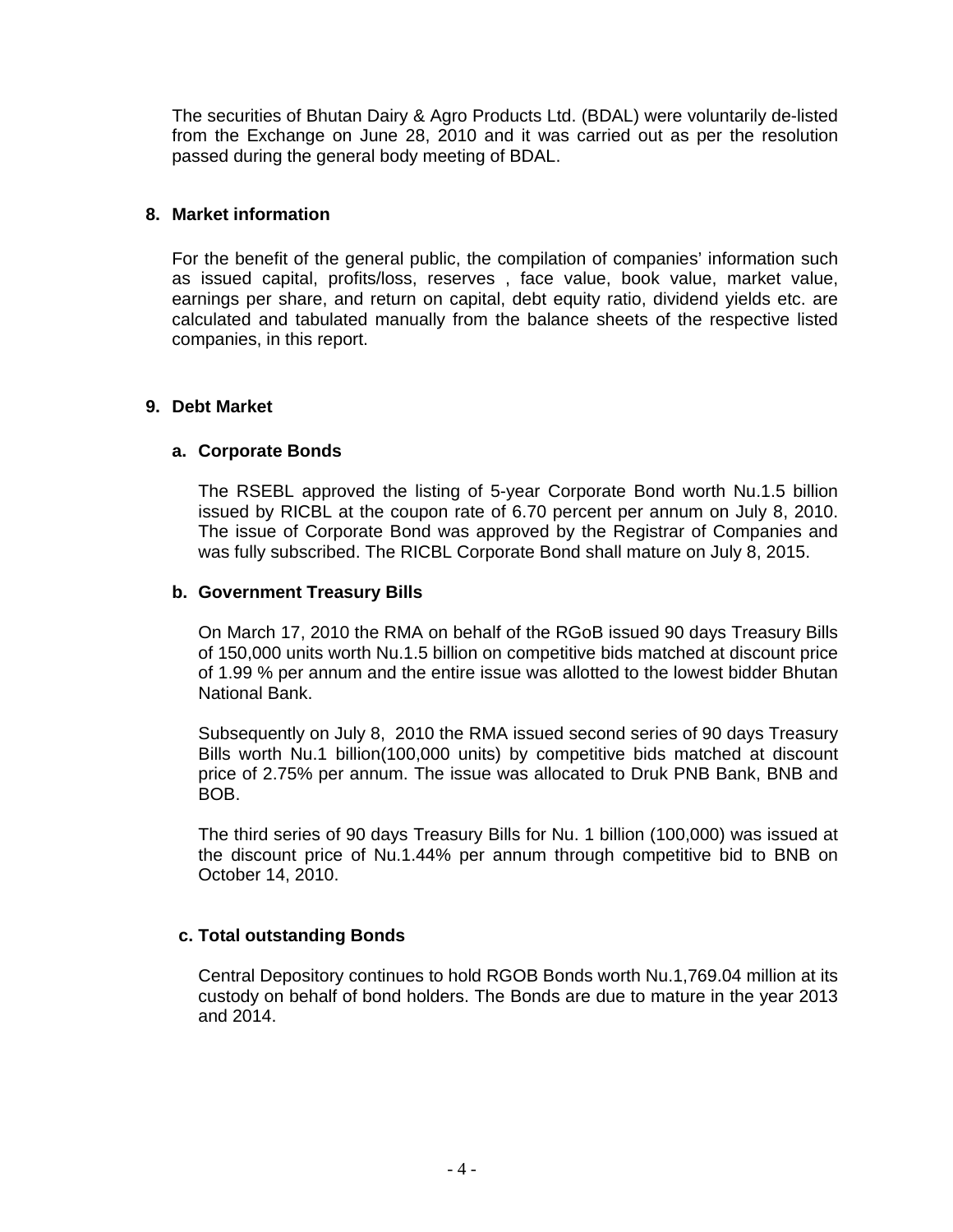#### **d. Coupon Payments for previous bonds**

As per its coupon payment schedules of 10-year-Druk Air Corporation- Bonds, issued since 2003, the Central Depository (CD) has facilitated the total yearly coupon payments of Nu.132,677,850 to the existing bond holders during the year.

#### **10. RMA Discount Bills**

The issue of RMA Discount Bills has been temporarily suspended after the issuance of Treasury Bills by the Ministry of Finance.

Therefore, the overall trading of RMA Bills, since it's first trading in 1994 until 2009, amounted to Nu.43,791.99 million as no further trading took place during the year 2010.

#### **11. Brokers Performance**

During the year 2010, of the total equity securities trading RICB Securities Ltd. traded 59.53 % followed by BNB Securities Ltd. with 36.58 % and BOB Securities Ltd. with 3.89%. Drook Securities Ltd. has made no transactions during the year.

#### **12. Dematerialization**

Having completed the dematerialization in the past years in accordance to the Companies Act of the Kingdom 2000, the RSEBL now fully conducts scripless trading (without physical share certificate) based on the "trade confirmations" issued by the brokers.

#### **13. Non-Commercial Transaction**

The RSEBL permits transfer of share ownership in non-commercial transactions such as gifts, inheritance and other non-commercial transfers within the immediate family members only upon being verified by the court.

During the year 2010, 79 cases of non-commercial transfers of share ownership amounting to 158,574 shares worth Nu.15.85 million has been recorded in the depository records, the RSEBL collected total revenue of Nu. 170,116.

### **14. Central Depository**

The functions of the CD are very similar to that of the banking institutions except that CD deals in shares instead of cash for its clients. The depository system has proven to be of immense benefit to the capital market, facilitating timely settlement of trades within three business days (T+3) after the trade date.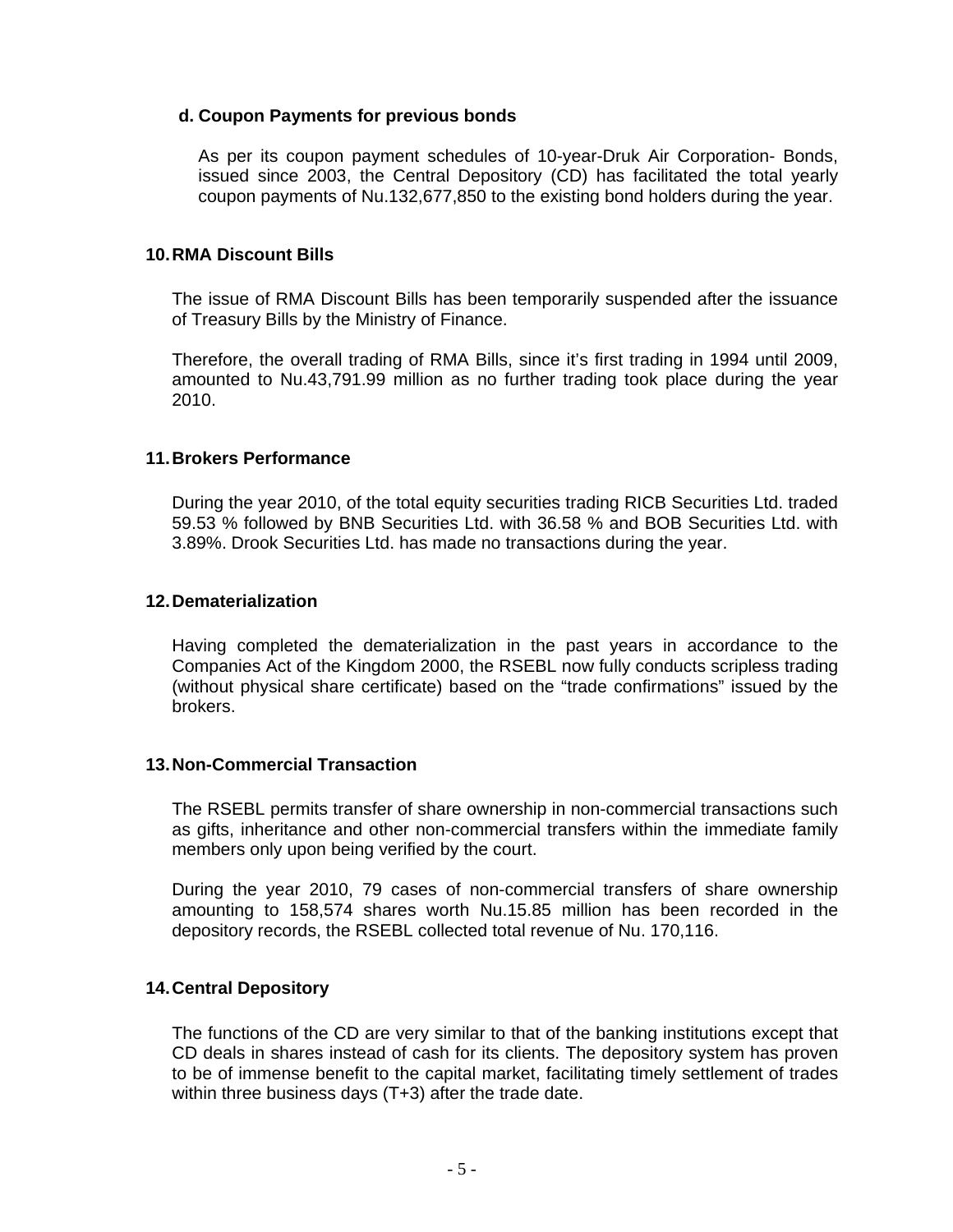As a result of compulsory dematerialization for the listed companies under the Companies Act 2000, the volume of securities deposited in the Central Depository (CD) grew by 23.31% and in absolute terms it increased to 25,912,382 shares during the year from 21,013,207 shares in the previous year. Today the Central Depository holds 100 percent of the total outstanding shares of the listed companies.

#### **15. Human Resource Development**

During the year 4 Exchange staff and 4 brokers were sent for a week long attachment course to Dhaka Stock Exchange and Nepal Stock Exchange.

Furthermore, 2 staff from RSEBL also visited Thailand Stock Exchange to study the operation of depository system and debt market of Thailand.

### **16. In-country-training for Broker**

During the year one new broker from Bhutan Development Finance Corporation was given a month in-house brokers' training at the RSEBL on the operational and regulatory aspects of the stock exchange.

### **17. Revision of Fees**

The RSEBL has increased its fees by 50 percent with effect from January 1, 2010. The Initial Listing fee was also revised to Nu.250,000 from Nu.45,000.

## **18. Audited Accounts 2010**

The annual accounts of the RSEBL for the year ended December 31, 2010 was audited by M/s S.N. Mukherji & Company, Chartered Accountants, Kolkata, India**.** 

#### **Profit & Loss**

The Exchange during the year generated a profit after tax of Nu. 1,188,086.22 as compared to the loss of Nu. 162,625.36 in the previous year. The profit during the year was mainly contributed by increase in annual fees by 50%, increase in initial listing fees and other fees.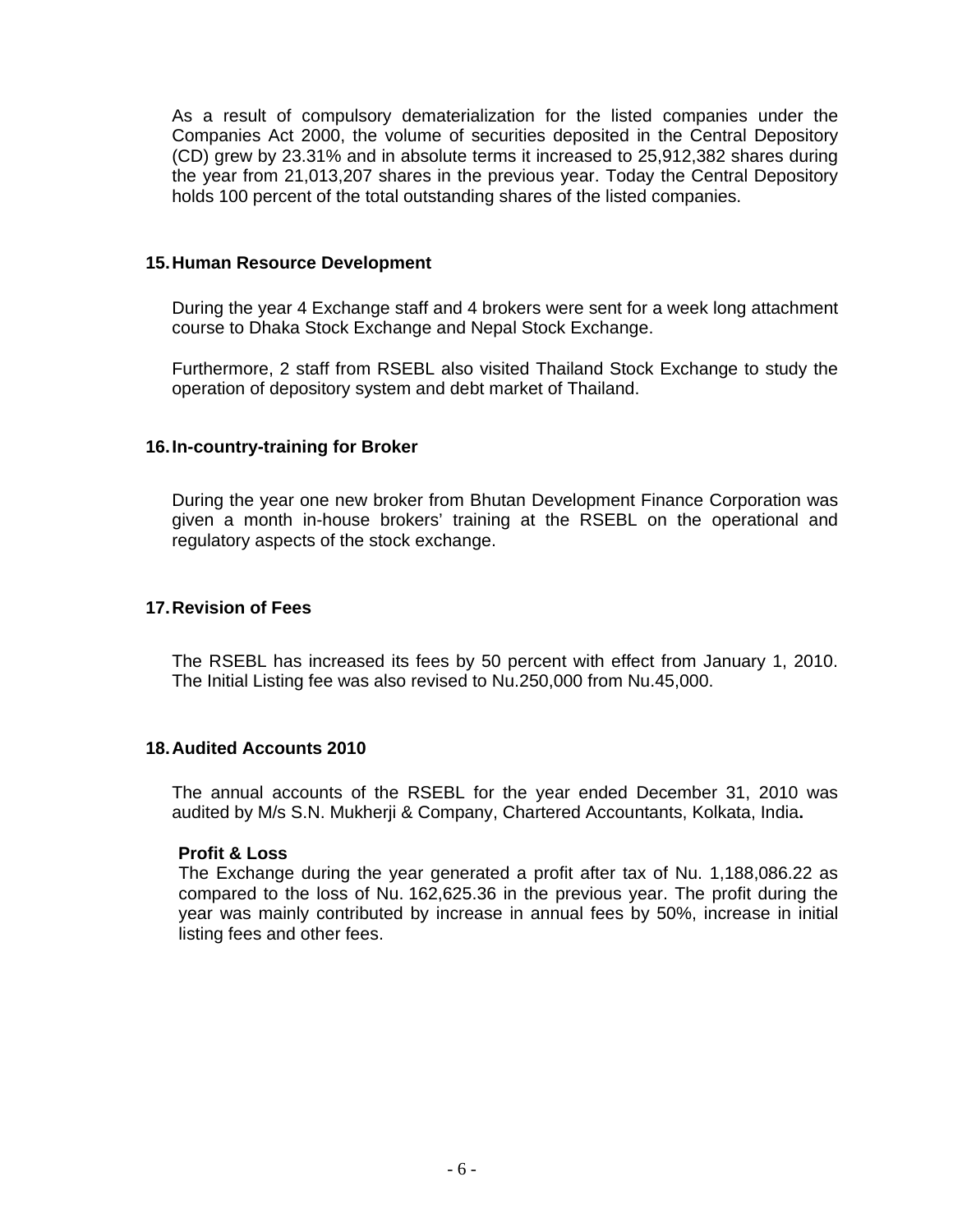## **19. Amendment of Rules and Regulations**

#### **a. Rules on Rights Offer and Bonus Issues**

During the year RSEB's issued rules on Rights offer and Bonus Issue for compliance by the listed companies with the prior approval of Royal Monetary Authority.

#### **b. Corporate Governance**

The RSEBL is in the process of drafting corporate governance regulation under its Listing Rules and under the instruction of the Board; the draft regulation is currently tabled for discussion with the listed companies. The regulation shall be submitted for RMA's approval upon incorporating the necessary changes.

#### **20. Acknowledgment**

On behalf of the Royal Securities of Bhutan Limited and the Board of Directors I would like to take this opportunity to acknowledge our appreciation to the listed companies, the Brokerage Firms, the Royal Monetary Authority of Bhutan and the Department of Industry, MoEA, for their continued support and co-operation in making the year 2010 a successful one.

**Chairman**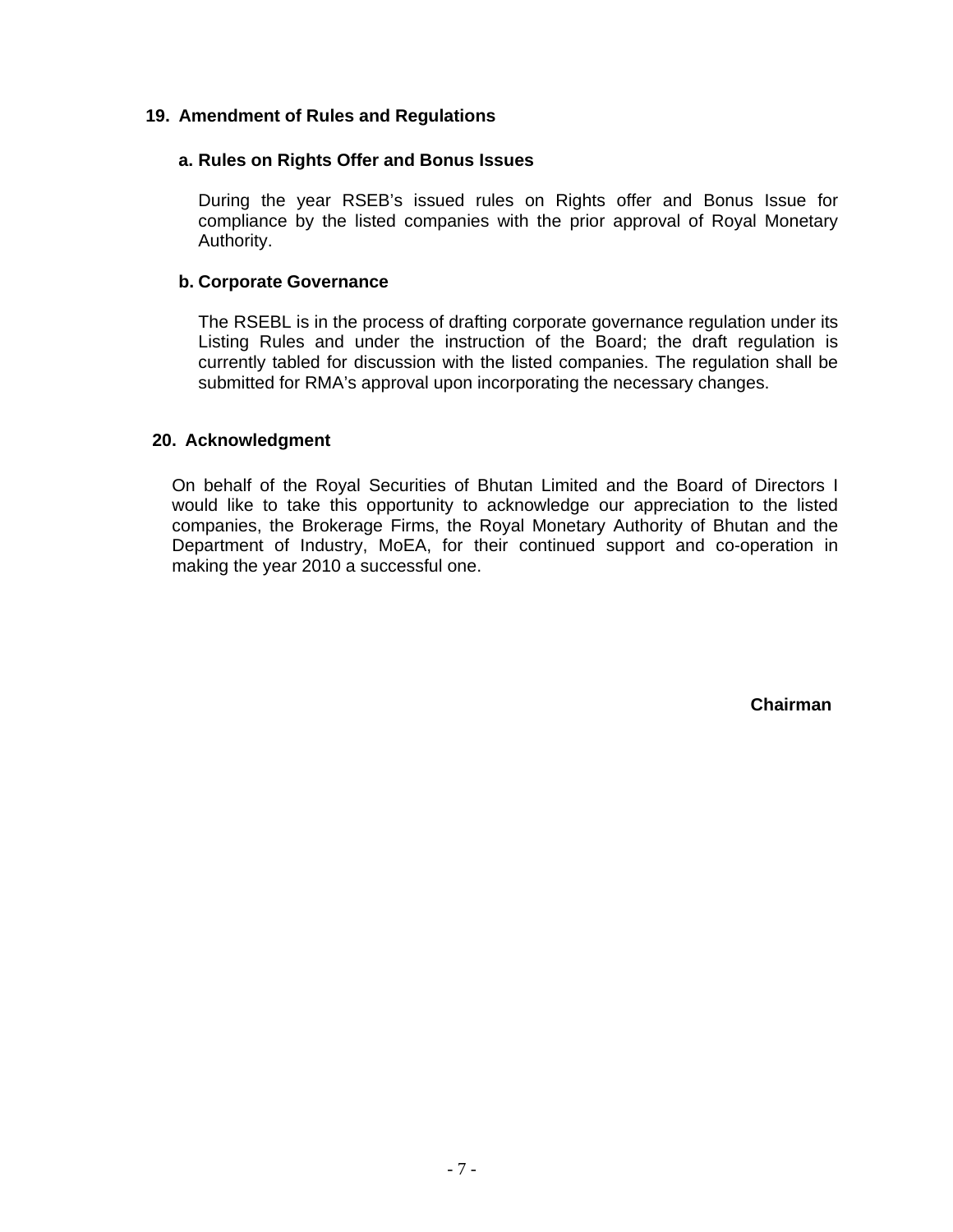# **Abbreviations for Listed Companies**

|    | 1. BBPL       |                          | <b>Bhutan Board Products Limited</b>               |
|----|---------------|--------------------------|----------------------------------------------------|
| 2. | <b>BCCL</b>   |                          | <b>Bhutan Carbide &amp; Chemicals Limited</b>      |
|    | 3. BFAL       | $\overline{\phantom{a}}$ | <b>Bhutan Ferro Alloys Limited</b>                 |
| 4. | <b>BNB</b>    |                          | <b>Bhutan National Bank Limited</b>                |
|    | 5. BPCL       |                          | <b>Bhutan Polymers Company Limited</b>             |
|    | 6. BTCL       |                          | <b>Bhutan Tourism Corporation Limited</b>          |
|    | 7. BTL        |                          | <b>Bhutan Times Limited</b>                        |
|    | 8. DPCL       |                          | Druk Petroleum Corporation Limited                 |
|    | 9. DPOP       | -                        | Druk Plaster & Chemicals Limited                   |
|    | 10. DWAL      |                          | Druk Wang Alloys Limited                           |
|    | <b>11.DML</b> |                          | <b>Druk Mining Limited</b>                         |
|    | 12.DSCL       |                          | <b>Druk Satair Corporation Limited</b>             |
|    | 13.EBCC       |                          | S.D Eastern Bhutan Coal Company Limited            |
|    | <b>14.KCL</b> | $\overline{\phantom{0}}$ | <b>Kuensel Corporation Limited</b>                 |
|    | 15. PCAL      |                          | Penden Cement Authority Limited                    |
|    | 16.RICBL      |                          | Royal Insurance Corporation of Bhutan Limited      |
|    | 17.STCB       |                          | <b>State Trading Corporation of Bhutan Limited</b> |
|    | 18. JMCL      |                          | Jigme Mining Corporation Limited                   |
|    | 19. DFAL      |                          | Druk Ferro Alloys Limited                          |
|    | 20. BIL       |                          | <b>Bhutan Insurance Limited</b>                    |
|    | 21.DPNB       |                          | <b>Druk PNB Bank Limited</b>                       |

Delisted Companies: Bhutan Dairy & Agro Products Limited BDL got (De-listed in 2010)

# **Disclaimer:**

The materials provided here are for general information purposes only. While every effort is being made to ensure the accuracy and completeness of information, the Exchange makes no guarantee and assumes no liability for any error or omissions of the information provided herein. Also, no one may use the information as the basis for any claim, demand or cause of action.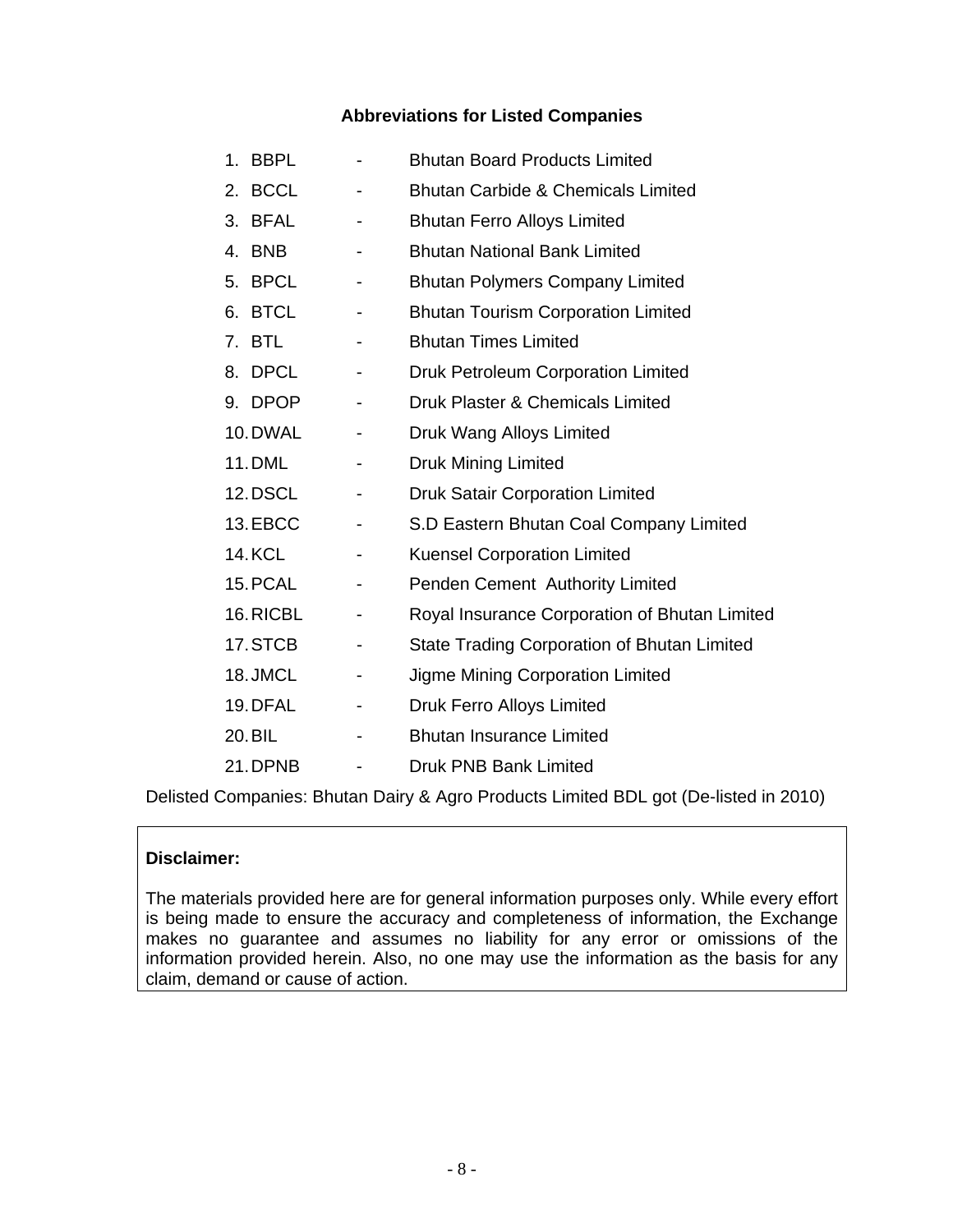*Table - 1*

| Company/<br>year of listing | Year | <b>Paid Up Capital</b> | Paid Up<br><b>Shares</b> | Reserves          | <b>Net Profit</b> | Face<br>Value<br>(IPO) | Debt              | <b>Market Price</b> | Dividend (%) | <b>Book</b><br>Value | Earnings<br>Per Share | Price<br>earnings<br>Ratio | Returns On<br>Capital | <b>Dividend</b><br>Yield | Debt<br>Equity<br>Ratio |
|-----------------------------|------|------------------------|--------------------------|-------------------|-------------------|------------------------|-------------------|---------------------|--------------|----------------------|-----------------------|----------------------------|-----------------------|--------------------------|-------------------------|
|                             | 2006 | 140,001,400            | 1,400,014                | 39,953,012.88     | 32,260,967.23     | 100.00                 | 0.00              | 100.00              | 15.00        | 128.54               | 23.04                 | 4.34                       | 0.18                  | 15.00                    | 0.00                    |
| <b>BBPL</b>                 | 2007 | 140,001,400            | 1,400,014                | 62,663,804.14     | 29,710,861.26     | 100.00                 | 0.00              | 100.00              | 5.00         | 144.76               | 21.22                 | 4.71                       | 0.15                  | 5.00                     | 0.00                    |
| 1993                        | 2008 | 140,001,400            | 1,400,014                | 67,250,213.02     | 12,986,492.88     | 100.00                 | 0.00              | 140.00              | 6.00         | 148.04               | 9.28                  | 15.09                      | 0.06                  | 4.29                     | 0.00                    |
|                             | 2009 | 140,001,400            | 1,400,014                | 79,470,750.67     | 33,220,747.65     | 100.00                 | 0.00              | 140.00              | 15.00        | 156.76               | 23.73                 | 5.90                       | 0.15                  | 10.71                    | 0.00                    |
|                             | 2010 | 140,001,400            | 1,400,014                | 92,070,045.19     | 33,599,504.52     | 100.00                 | 0.00              | 140.00              | 15.00        | 165.76               | 24.00                 | 5.83                       | 0.14                  | 10.71                    | 0.00                    |
|                             |      |                        |                          |                   |                   |                        |                   |                     |              |                      |                       |                            |                       |                          |                         |
|                             | 2006 | 100,000,000            | 100,000                  | 441,868,141.22    | 23,755,819.89     | 1,000.00               | 259,950,654.44    | 6,000.00            | 15.00        | 5,418.68             | 237.56                | 25.26                      | 0.04                  | 2.50                     | 2.60                    |
| <b>BCCL</b>                 | 2007 | 100,000,000            | 1,000,000                | 466,492,071.83    | 46,100,929.33     | 100.00                 | 252,572,619.87    | 600.00              | 15.00        | 566.49               | 46.10                 | 13.01                      | 0.08                  | 2.50                     | 2.53                    |
| 1993                        | 2008 | 100,000,000            | 1,000,000                | 470,986,360.07    | 14,494,288.24     | 100.00                 | 264, 169, 735. 11 | 800.00              | 10.00        | 570.99               | 14.49                 | 55.19                      | 0.03                  | 1.25                     | 2.64                    |
|                             | 2009 | 100,000,000            | 1,000,000                | 377,217,014.65    | -88,173,035.27    | 100.00                 | 222,674,738.90    | 900.00              | 0.00         | 477.22               | $-88.17$              | $-10.21$                   | $-0.18$               | 0.00                     | 2.23                    |
|                             | 2010 | 100,000,000            | 1,000,000                | 428,762,881.05    | 72,199,546.93     | 100.00                 | 292,212,723.63    | 900.00              | 20.00        | 528.76               | 72.20                 | 12.47                      | 0.14                  | 2.22                     | 2.92                    |
|                             | 2006 | 150,000,000            | 1,500,000                | 304,929,383.20    | 49,281,452.00     | 100.00                 | 845,734,823.99    | 510.00              | 15.00        | 303.29               | 32.85                 | 15.52                      | 0.11                  | 2.94                     | 5.64                    |
| <b>BFAL</b>                 | 2007 | 150,000,000            | 1,500,000                | 297,985,168.58    | 1,114,040.56      | 100.00                 | 798,573,431.91    | 510.00              | 0.00         | 298.66               | 0.74                  | 686.69                     | 0.00                  | 0.00                     | 5.32                    |
| 1995                        | 2008 | 150,000,000            | 1,500,000                | 493,995,958.45    | 278,510,789.87    | 100.00                 | 631,757,563.39    | 550.00              | 40.00        | 429.33               | 185.67                | 2.96                       | 0.43                  | 7.27                     | 4.21                    |
|                             | 2009 | 150,000,000            | 1,500,000                | 464, 422, 177. 35 | 90,426,218.90     | 100.00                 | 589,449,390.52    | 550.00              | 50.00        | 409.61               | 60.28                 | 9.12                       | 0.15                  | 9.09                     | 3.93                    |
|                             | 2010 | 150,000,000            | 1,500,000                | 581,849,716.64    | 244,927,539.29    | 100.00                 | 492,426,710.09    | 600.00              | 85.00        | 487.90               | 163.29                | 3.67                       | 0.33                  | 14.17                    | 3.28                    |
|                             | 2006 | 119,008,000            | 1,190,080                | 705,575,870.02    | 191,761,570.20    | 100.00                 | 8,622,910,434.81  | 650.00              | 100.00       | 692.88               | 161.13                | 4.03                       | 0.23                  | 15.38                    | 72.46                   |
| <b>BNB</b>                  | 2007 | 119,008,000            | 1,190,080                | 902,709,750.00    | 249,544,948.43    | 100.00                 | 8,614,753,014.90  | 805.00              | 40.00        | 858.53               | 209.69                | 3.84                       | 0.24                  | 4.97                     | 72.39                   |
| 1996                        | 2008 | 355,517,500            | 3,555,175                | 933, 135, 258.58  | 310,349,596.02    | 100.00                 | 14,601,360,500.74 | 400.00              | 28.50        | 362.47               | 87.30                 | 4.58                       | 0.24                  | 7.13                     | 41.07                   |
|                             | 2009 | 355,517,500            | 3,555,175                | 1,098,082,013.62  | 266,269,242.54    | 100.00                 | 17,467,773,894.37 | 400.00              | 28.50        | 408.87               | 74.90                 | 5.34                       | 0.18                  | 7.13                     | 49.13                   |
|                             | 2010 | 355,517,500            | 3,555,175                | 1,247,576,876.14  | 250,817,350.02    | 100.00                 | 16,066,990,146.50 | 470.00              | 28.50        | 450.92               | 70.55                 | 6.66                       | 0.16                  | 6.06                     | 45.19                   |
|                             | 2006 | 24,933,400             | 249,334                  | 24,123,697.57     | 9,349,948.11      | 100.00                 | 25,785,366.37     | 100.00              | 25.00        | 196.75               | 37.50                 | 2.67                       | 0.19                  | 25.00                    | 1.03                    |
| <b>BPCL</b>                 | 2007 | 24,933,400             | 249,334                  | 32,151,902.03     | 8,028,204.46      | 100.00                 | 14,707,218.71     | 100.00              | 0.00         | 228.95               | 32.20                 | 3.11                       | 0.14                  | 0.00                     | 0.59                    |
| 1997                        | 2008 | 24,933,400             | 249,334                  | 33,937,059.02     | 8,018,506.99      | 100.00                 | 22,234,896.17     | 100.00              | 25.00        | 236.11               | 32.16                 | 3.11                       | 0.14                  | 25.00                    | 0.89                    |
|                             | 2009 | 24,933,400             | 249,334                  | 36,284,797.86     | 11,074,428.19     | 100.00                 | 17,700,271.86     | 100.00              | 35.00        | 245.53               | 44.42                 | 2.25                       | 0.18                  | 35.00                    | 0.71                    |
|                             | 2010 | 24,933,400             | 249,334                  | 46,785,931.90     | 10,501,134.70     | 100.00                 | 15,316,412.98     | 100.00              | 0.00         | 287.64               | 42.12                 | 2.37                       | 0.15                  |                          | 0.61                    |
|                             | 2006 | 20,940,000             | 209,400                  | 38,683,316.39     | 11,223,589.91     | 100.00                 | 61,587,641.00     | 170.00              | 20.00        | 284.73               | 53.60                 | 3.17                       | 0.19                  | 11.76                    | 2.94                    |
| <b>BTCL</b>                 | 2007 | 20,940,000             | 209,400                  | 52,462,810.6      | 11,031,785.23     | 100.00                 | 59,503,614.00     | 170.00              | 0.00         | 350.54               | 52.68                 | 3.23                       | 0.15                  | 0.00                     | 2.84                    |
| 1994                        | 2008 | 20,940,000             | 209,400                  | 70,573,062.40     | 25,255,207.77     | 100.00                 | 51,541,145.00     | 301.00              | 30.00        | 437.03               | 120.61                | 2.50                       | 0.28                  | 9.97                     | 2.46                    |
|                             | 2009 | 20,940,000             | 209,400                  | 81,558,743.27     | 10,942,239.43     | 100.00                 | 43,921,140.99     | 301.00              | 0.00         | 489.49               | 52.26                 | 5.76                       | 0.11                  | 0.00                     | 2.10                    |
|                             | 2010 | 20,940,000             | 209,400                  | 89,668,058.16     | 11,120,172.27     | 100.00                 | 33,787,404.99     | 400.00              | 20.00        | 528.21               | 53.10                 | 7.53                       | 0.10                  | 5.00                     | 1.61                    |
|                             | 2006 | 10,000,000             | 100,000                  | 2,397,156.00      | 2,896,643.00      | 100.00                 | 19,464,736.00     | 100.00              | 15.00        | 123.97               | 28.97                 | 3.45                       | 0.23                  | 15.00                    | 1.95                    |
| <b>DPOP</b>                 | 2007 | 10,000,000             | 100,000                  | 3,341,229.00      | 1,944,073.00      | 100.00                 | 15,747,752.00     | 200.00              | 10.00        | 133.41               | 19.44                 | 10.29                      | 0.15                  | 5.00                     | 1.57                    |
| 2001                        | 2008 | 10,000,000             | 100,000                  | 4,451,311.00      | 2,610,082.00      | 100.00                 | 13,010,545.00     | 200.00              | 15.00        | 144.51               | 26.10                 | 7.66                       | 0.18                  | 7.50                     | 1.30                    |
|                             | 2009 | 10,000,000             | 100,000                  | 8,994,220.00      | 7,542,908.00      | 100.00                 | 10,126,010.00     | 200.00              | 30.00        | 189.94               | 75.43                 | 2.65                       | 0.40                  | 15.00                    | 1.01                    |
|                             | 2010 | 10,000,000             | 100,000                  | 12,761,249.00     | 9,767,029.00      | 100.00                 |                   | 200.00              | 60.00        | 227.61               | 97.67                 | 2.05                       | 0.43                  | 30.00                    |                         |
|                             |      |                        |                          |                   |                   |                        |                   |                     |              |                      |                       |                            |                       |                          |                         |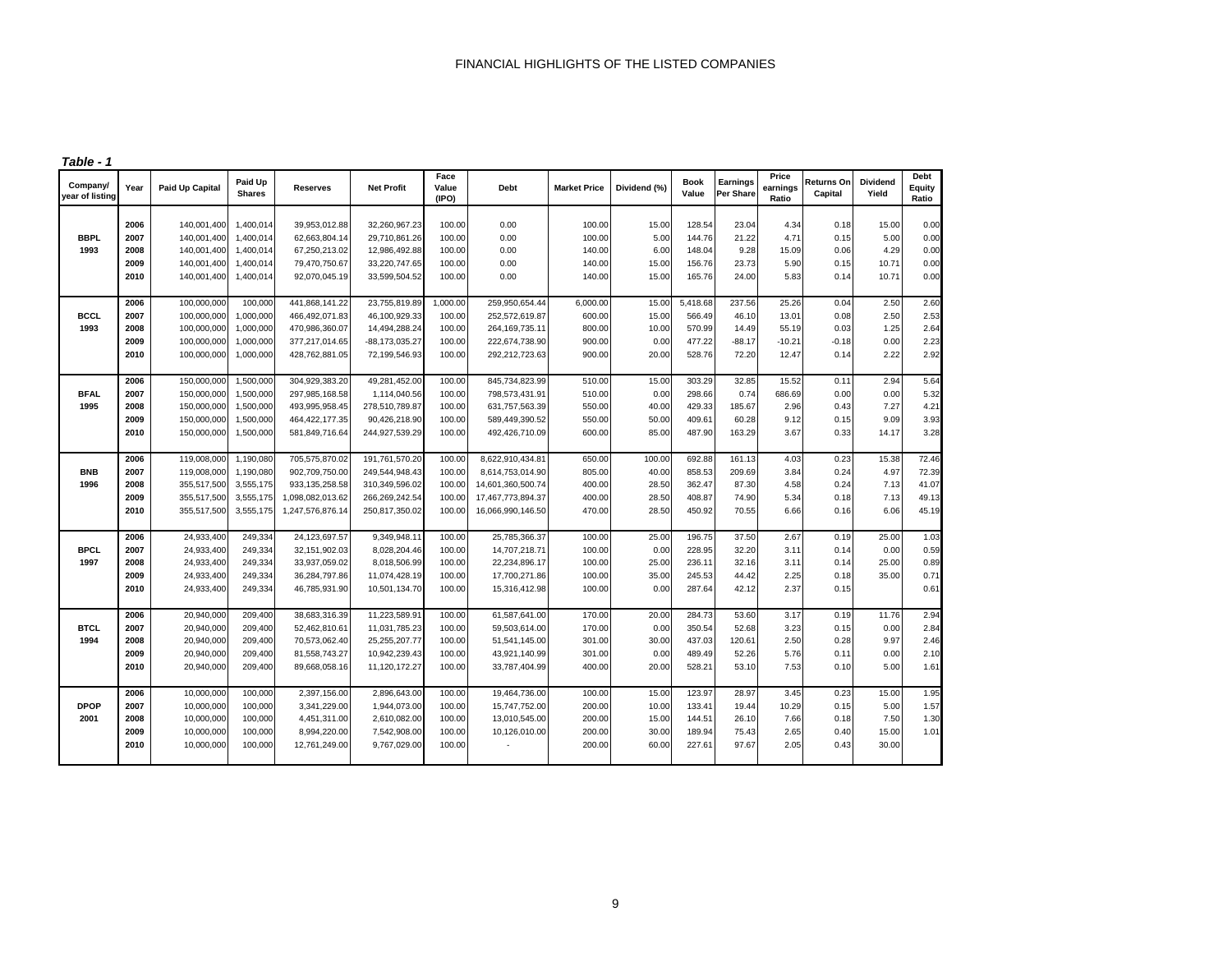| Company/<br>year of listing | Year | <b>Paid Up Capital</b> | Paid Up<br><b>Shares</b> | Reserves        | <b>Net Profit</b> | Face<br>Value<br>(IPO) | <b>Debt</b>      | <b>Market Price</b> | Dividend (%) | <b>Book</b><br>Value | Earnings<br>Per Share | Price<br>earnings<br>Ratio | Returns On<br>Capital | <b>Dividend</b><br>Yield | Debt<br>Equity<br>Ratio |
|-----------------------------|------|------------------------|--------------------------|-----------------|-------------------|------------------------|------------------|---------------------|--------------|----------------------|-----------------------|----------------------------|-----------------------|--------------------------|-------------------------|
|                             | 2006 | 45,654,300             | 456,543                  | 45,961,584.00   | 18,571,692.00     | 100.00                 | 5,483.00         | 272.00              | 35.00        | 200.67               | 40.68                 | 6.69                       | 0.20                  | 12.87                    | 0.00                    |
| <b>DSCL</b>                 | 2007 | 45,654,300             | 456,543                  | 49,973,803.00   | 17,708,509.00     | 100.00                 | 0.00             | 300.00              | 30.00        | 209.46               | 38.79                 | 7.73                       | 0.19                  | 10.00                    | 0.00                    |
| 1998                        | 2008 | 45,654,300             | 456,543                  | 64,508,181.00   | 35,078,813.00     | 100.00                 | 0.00             | 300.00              | 45.00        | 241.30               | 76.84                 | 3.90                       | 0.32                  | 15.00                    | 0.00                    |
|                             | 2009 | 45,654,300             | 456,543                  | 78,889,531.00   | 60,035,649.00     | 100.00                 | 2,902,964.00     | 300.00              | 100.00       | 272.80               | 131.50                | 2.28                       | 0.48                  | 33.33                    | 0.06                    |
|                             | 2010 | 91,308,600             | 913,086                  | 49,465,027.00   | 71,014,956.00     | 100.00                 | 0.00             | 300.00              | 60.00        | 154.17               | 77.77                 | 3.86                       | 0.50                  | 20.00                    | 0.00                    |
|                             |      |                        |                          |                 |                   |                        |                  |                     |              |                      |                       |                            |                       |                          |                         |
|                             | 2006 | 3,770,200              | 37,702                   | 0.00            | $-1,816,550.08$   | 100.00                 | 6,341,444.29     | 429.00              | 0.00         | 100.00               | $-48.18$              | $-8.90$                    | $-0.48$               | 0.00                     | 1.68                    |
| <b>DML</b>                  | 2007 | 3,770,200              | 37,702                   | 0.00            | 805,611.06        | 100.00                 | 26,873,655.86    | 429.00              | 0.00         | 100.00               | 21.37                 | 20.08                      | 0.21                  | 0.00                     | 7.13                    |
| 1995                        | 2008 | 3,770,200              | 37,702                   | 0.00            | 7,065,540.21      | 100.00                 | 20,091,013.86    | 429.00              | 0.00         | 100.00               | 187.40                | 2.29                       | 1.87                  | 0.00                     | 5.33                    |
|                             | 2009 | 3,770,200              | 37,702                   | 4,000,000.00    | 5,351,447.47      | 100.00                 | 15,377,442.58    | 429.00              | 20.00        | 206.10               | 141.94                | 3.02                       | 0.69                  | 4.66                     | 4.08                    |
|                             | 2010 | 3,770,200              | 37,702                   | 12,779,355.86   | 10,350,637.62     | 100.00                 | 10,266,949.90    | 429.00              | 50.00        | 438.96               | 274.54                | 1.56                       | 0.63                  | 11.66                    | 2.72                    |
|                             |      |                        |                          |                 |                   |                        |                  |                     |              |                      |                       |                            |                       |                          |                         |
|                             | 2006 | 226,667,000            | 2,266,670                | 670,628,448.00  | 214,855,179.00    | 100.00                 | 0.00             | 700.00              | 75.00        | 395.87               | 94.79                 | 7.38                       | 0.24                  | 10.71                    | 0.00                    |
| <b>PCAL</b>                 | 2007 | 226,667,000            | 2,266,670                | 787,766,338.00  | 321,138,190.00    | 100.00                 | 0.00             | 800.00              | 90.00        | 447.54               | 141.68                | 5.65                       | 0.32                  | 11.25                    | 0.00                    |
| 1993                        | 2008 | 340,000,700            | 3,400,007                | 729,539,656.00  | 293,107,508.00    | 100.00                 | 0.00             | 790.00              | 70.00        | 314.57               | 86.21                 | 9.16                       | 0.27                  | 8.86                     | 0.00                    |
|                             | 2009 | 340,000,700            | 3,400,007                | 759,741,485.00  | 370,202,529.00    | 100.00                 | 0.00             | 750.00              | 100.00       | 323.45               | 108.88                | 6.89                       | 0.34                  | 13.33                    | 0.00                    |
|                             | 2010 | 340,000,700            | 3,400,007                | 798,480,562.00  | 378,739,777.00    | 100.00                 | 0.00             | 750.00              | 100.00       | 334.85               | 111.39                | 6.73                       | 0.33                  | 13.33                    | 0.00                    |
|                             |      |                        |                          |                 |                   |                        |                  |                     |              |                      |                       |                            |                       |                          |                         |
|                             | 2006 | 96,000,000             | 960,000                  | 349,057,563.00  | 92,334,066.00     | 100.00                 | 590,039,595.00   | 350.00              | 20.00        | 463.60               | 96.18                 | 3.64                       | 0.21                  | 5.71                     | 6.15                    |
| <b>RICB</b>                 | 2007 | 96,000,000             | 960,000                  | 435,537,020.00  | 106,335,614.00    | 100.00                 | 621,402,384.00   | 350.00              | 25.00        | 553.68               | 110.77                | 3.16                       | 0.20                  | 7.14                     | 6.47                    |
| 1993                        | 2008 | 96,000,000             | 960,000                  | 550,047,947.00  | 119,261,690.00    | 100.00                 | 963,417,837.00   | 500.00              | 30.00        | 672.97               | 124.23                | 4.02                       | 0.18                  | 6.00                     | 10.04                   |
|                             | 2009 | 240,000,000            | 2,400,000                | 559,832,891.00  | 181,198,913.00    | 100.00                 | 1,417,067,489.00 | 330.00              | 25.00        | 333.26               | 75.50                 | 4.37                       | 0.23                  | 7.58                     | 5.90                    |
|                             | 2010 | 240,000,000            | 2,400,000                | 734,419,811.00  | 210,134,944.00    | 100.00                 | 3,269,241,549.00 | 350.00              | 25.00        | 406.01               | 87.56                 | 4.00                       | 0.22                  | 7.14                     | 13.62                   |
|                             |      |                        |                          |                 |                   |                        |                  |                     |              |                      |                       |                            |                       |                          |                         |
|                             | 2006 | 20,000,000             | 200,000                  | 52,528,739.82   | $-2,196,938.94$   | 100.00                 | 0.00             | 190.00              | 0.00         | 362.64               | $-10.98$              | $-17.30$                   | $-0.03$               | 0.00                     | 0.00                    |
| <b>STCB</b>                 | 2007 | 20,000,000             | 200,000                  | 36,761,454.75   | -15,767,285.07    | 100.00                 | 0.00             | 190.00              | 0.00         | 283.81               | $-78.84$              | $-2.41$                    | $-0.28$               | 0.00                     | 0.00                    |
| 1997                        | 2008 | 20,000,000             | 200,000                  | 75,556,157.34   | 42,794,702.59     | 100.00                 | 0.00             | 190.00              | 20.00        | 477.78               | 213.97                | 0.89                       | 0.45                  | 10.53                    | 0.00                    |
|                             | 2009 | 40,000,000             | 400,000                  | 82,550,562.61   | 30,994,405.27     | 100.00                 | 0.00             | 190.00              | 10.00        | 306.38               | 77.49                 | 2.45                       | 0.25                  | 5.26                     | 0.00                    |
|                             | 2010 | 40,000,000             | 400,000                  | 141,034,977.87  | 88,484,415.26     | 100.00                 | 0.00             | 190.00              | 25.00        | 452.59               | 221.21                | 0.86                       | 0.49                  | 13.16                    | 0.00                    |
|                             |      |                        |                          |                 |                   |                        |                  |                     |              |                      |                       |                            |                       |                          |                         |
|                             | 2006 | 52,100,000             | 521,000                  | 775,763.24      | 7,985,796.14      | 100.00                 | 21,077,434.23    | 100.00              | 16.00        | 101.49               | 15.33                 | 6.52                       | 0.15                  | 16.00                    | 0.40                    |
| <b>EBCC</b>                 | 2007 | 52,100,000             | 521,000                  | 1,816,887.57    | 9,377,124.33      | 100.00                 | 24,222,594.11    | 140.00              | 16.00        | 103.49               | 18.00                 | 7.78                       | 0.17                  | 11.43                    | 0.46                    |
| 2005                        | 2008 | 52,100,000             | 521,000                  | 18,832,321.01   | 58,695,433.44     | 100.00                 | 3,726,189.05     | 300.00              | 80.00        | 136.15               | 112.66                | 2.66                       | 0.83                  | 26.67                    | 0.07                    |
|                             | 2009 | 52,100,000             | 521,000                  | 58,352,065.91   | 76,859,278.22     | 100.00                 | 0.00             | 300.00              | 30.00        | 212.00               | 147.52                | 2.03                       | 0.70                  | 10.00                    | 0.00                    |
|                             | 2010 | 52,100,000             | 521,000                  | 127,859,454.58  | 119,032,544.10    | 100.00                 | 0.00             | 300.00              | 60.00        | 345.41               | 228.47                | 1.31                       | 0.66                  | 20.00                    | 0.00                    |
|                             |      |                        |                          |                 |                   |                        |                  |                     |              |                      |                       |                            |                       |                          |                         |
|                             | 2007 | 50,000,000             | 500,000                  | 90,734,813.00   | 4,627,969.00      | 100.00                 | 0.00             | 100.00              | 7.00         | 281.47               | 9.26                  | 10.80                      | 0.03                  | 7.00                     | 0.00                    |
| KCL                         | 2008 | 50,000,000             | 500,000                  | 93,199,968.00   | 6,965,155.00      | 100.00                 | 0.00             | 100.00              | 9.00         | 286.40               | 13.93                 | 7.18                       | 0.05                  | 9.00                     | 0.00                    |
| 2007                        | 2009 | 50,000,000             | 500,000                  | 95,202,516.00   | 9,998,935.00      | 100.00                 | 0.00             | 100.00              | 12.00        | 290.41               | 20.00                 | 5.00                       | 0.10                  | 12.00                    | 0.00                    |
|                             | 2010 | 50,000,000             | 500,000                  | 100,817,752.00  | 15,876,723.00     | 100.00                 | 23,000,000.00    | 100.00              | 18.00        | 301.64               | 31.75                 | 3.15                       | 0.11                  | 18.00                    | 0.46                    |
|                             |      |                        |                          |                 |                   |                        |                  |                     |              |                      |                       |                            |                       |                          |                         |
| <b>BTL</b>                  | 2007 | 40,000,000             | 400,000                  | 4,390,903.29    | 1,832,619.50      | 100.00                 | 0.00             | 100.00              | 0.00         | 110.98               | 4.58                  | 21.83                      | 0.04                  | 0.00                     | 0.00                    |
| 2008                        | 2008 | 40,000,000             | 400,000                  | 12,758,769.59   | 8,367,866.30      | 100.00                 | 0.00             | 100.00              | 0.00         | 131.90               | 20.92                 | 4.78                       | 0.16                  | 0.00                     | 0.00                    |
|                             | 2009 | 40,000,000             | 400,000                  | $-5,322,651.30$ | -9,907,976.39     | 100.00                 | 0.00             | 105.00              | 0.00         | 86.69                | $-24.77$              | N.A                        | $-0.29$               | 0.00                     | 0.00                    |
|                             | 2010 | 40,000,000             | 400,000                  | -3,870,566.31   | $-397,922.51$     | 100.00                 | 0.00             | 105.00              | 0.00         | 90.32                | $-0.99$               | N.A                        | $-0.01$               | 0.00                     | 0.00                    |
|                             |      |                        |                          |                 |                   |                        |                  |                     |              |                      |                       |                            |                       |                          |                         |
|                             |      |                        |                          |                 |                   |                        |                  |                     |              |                      |                       |                            |                       |                          |                         |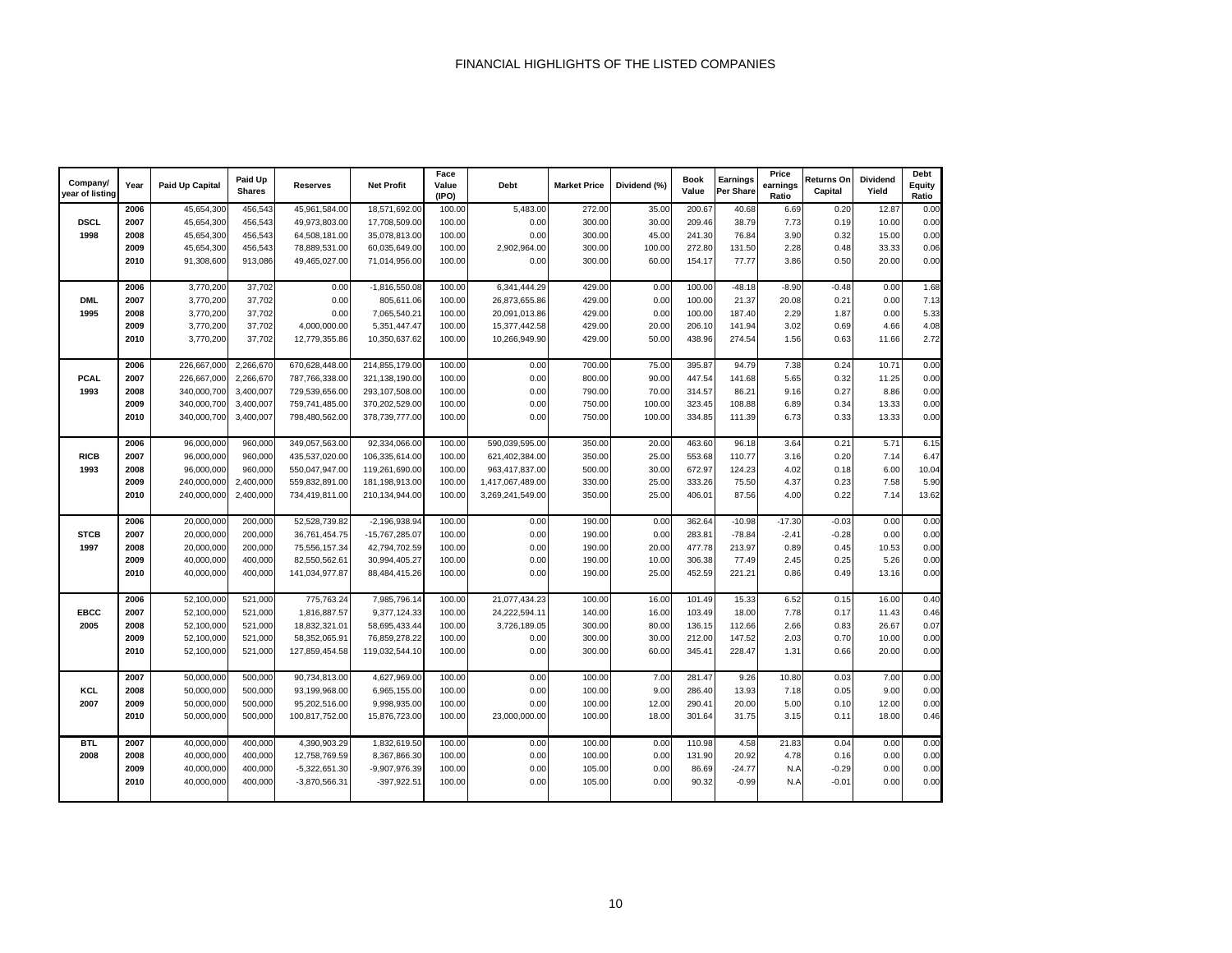| Company/<br>vear of listing | Year                                                                                                                                                                                                                                                                                                   | <b>Paid Up Capital</b>                                           | Paid Up<br><b>Shares</b> | <b>Reserves</b> | <b>Net Profit</b> | Face<br>Value<br>(IPO) | <b>Debt</b>      | <b>Market Price</b> | Dividend (%) | Book<br>Value | Earnings<br><b>Per Share</b> | Price<br>earnings<br>Ratio | Returns On<br>Capital | <b>Dividend</b><br>Yield | Debt<br>Equity<br>Ratio |
|-----------------------------|--------------------------------------------------------------------------------------------------------------------------------------------------------------------------------------------------------------------------------------------------------------------------------------------------------|------------------------------------------------------------------|--------------------------|-----------------|-------------------|------------------------|------------------|---------------------|--------------|---------------|------------------------------|----------------------------|-----------------------|--------------------------|-------------------------|
| * DWAL                      | 2007                                                                                                                                                                                                                                                                                                   | 167,000,000                                                      | 1,670,000                | 0.00            | 0.00              | 100.00                 | 150,755,461.40   | 0.00                | 0.00         | 0.00          | 0.00                         | 0.00                       | 0.00                  | 0.00                     | 0.90                    |
| 2008                        | 2008                                                                                                                                                                                                                                                                                                   | 194,000,000                                                      | 1,940,000                | 0.00            | 0.00              | 100.00                 | 293,344,593.71   | 100.00              | 0.00         | 100.00        | 0.00                         | 0.00                       | 0.00                  | 0.00                     | 1.51                    |
|                             | 2009                                                                                                                                                                                                                                                                                                   | 194,000,000                                                      | 1,940,000                | 0.00            | -23,993,771.89    | 100.00                 | 276,073,787.30   | 100.00              | 0.00         | 100.00        | $-12.37$                     | $-8.09$                    | $-0.12$               | 0.00                     | 1.42                    |
|                             | 2010                                                                                                                                                                                                                                                                                                   | 194,000,000                                                      | 1,940,000                | 4,212,623.79    | 105,806,395.68    | 100.00                 | 213,336,073.32   | 200.00              | 40.00        | 102.17        | 54.54                        | 3.67                       | 0.53                  | 20.00                    | 1.10                    |
| <b>JMCL</b>                 | 2007                                                                                                                                                                                                                                                                                                   | 28,430,000                                                       | 284,300                  | 24,749,169.21   | 35,662,403.33     | 100.00                 | 10,711,672.04    | 0.00                | 70.00        | 187.05        | 125.44                       | 0.00                       | 0.67                  | 0.00                     | 0.38                    |
| 2008                        | 2008                                                                                                                                                                                                                                                                                                   | 28,430,000                                                       | 284,300                  | 68,310,966.99   | 63,462,797.78     | 100.00                 | 0.00             | 800.00              | 70.00        | 340.28        | 223.22                       | 3.58                       | 0.66                  | 8.75                     | 0.00                    |
|                             | 2009                                                                                                                                                                                                                                                                                                   | 42,653,200                                                       | 426,450                  | 103,235,306.89  | 78,990,839.90     | 100.00                 | 70,046,027.00    | 650.00              | 70.00        | 342.10        | 185.23                       | 3.51                       | 0.54                  | 10.77                    | 1.64                    |
|                             | 2010                                                                                                                                                                                                                                                                                                   | 42,653,200                                                       | 426,532                  | 154,400,424.73  | 93,840,458.44     | 100.00                 | 0.00             | 650.00              | 100.00       | 461.99        | 220.01                       | 2.95                       | 0.48                  | 15.38                    | 0.00                    |
| <b>DPCL</b>                 | 2007                                                                                                                                                                                                                                                                                                   | 6,237,000                                                        | 62,370                   | 0.00            | $-179,751.11$     | 100.00                 | 31,523,896.11    | 120.00              | 0.00         | 100.00        | $-2.88$                      | <b>NA</b>                  | $-0.03$               | 0.00                     | 5.05                    |
| 1995                        | 2008                                                                                                                                                                                                                                                                                                   | 6,237,000                                                        | 62,370                   | 0.00            | 1,556,435.48      | 100.00                 | 33,962,527.91    | 120.00              | 0.00         | 100.00        | 24.95                        | 4.81                       | 0.25                  | 0.00                     | 5.45                    |
|                             | 2009                                                                                                                                                                                                                                                                                                   | 6,237,000                                                        | 62,370                   | 0.00            | 2,670,566.91      | 100.00                 | 30, 361, 225. 79 | 120.00              | 0.00         | 100.00        | 42.82                        | 2.80                       | 0.43                  | 0.00                     | 4.87                    |
|                             | 2010                                                                                                                                                                                                                                                                                                   | 6,237,000                                                        | 62,370                   | 0.00            | 3,982,282.15      | 100.00                 | 29,354,298.12    | 120.00              | 0.00         | 100.00        | 63.85                        | 1.88                       | 0.64                  | 0.00                     | 4.71                    |
| <b>DFAL</b>                 | 2007                                                                                                                                                                                                                                                                                                   | 40,753,000                                                       | 407,530                  | 0.00            | 0.00              | 100.00                 | 111,404,160.15   | 0.00                | 0.00         | 100.00        | 0.00                         | 0.00                       | 0.00                  | 0.00                     | 2.73                    |
| 2009                        | 2008                                                                                                                                                                                                                                                                                                   | 163,013,000                                                      | 1,630,130                | 0.00            | -28,997,373.00    | 100.00                 | 251,874,005.29   | 0.00                | 0.00         | 100.00        | $-17.79$                     | 0.00                       | $-0.18$               | 0.00                     | 1.55                    |
|                             | 2009                                                                                                                                                                                                                                                                                                   | 163,013,000                                                      | 1,630,130                | 0.00            | -45,891,943.82    | 100.00                 | 326,605,477.02   | 100.00              | 0.00         | 100.00        | $-28.15$                     | $-3.55$                    | $-0.28$               | 0.00                     | 2.00                    |
|                             | 2010                                                                                                                                                                                                                                                                                                   | 289,776,200                                                      | 2,897,762                | 1,191,404.78    | 50,453,358.78     | 100.00                 | 152,885,314.03   | 100.00              | 17.00        | 100.41        | 17.41                        | 5.74                       | 0.17                  | 17.00                    | 0.53                    |
| <b>BIL</b>                  | 2009                                                                                                                                                                                                                                                                                                   | 100,000,000                                                      | 1,000,000                | 4,246,902.12    | 3,246,902.12      | 100.00                 | 0.00             | 105.00              | 0.00         | 104.25        | 3.25                         | 32.31                      | 0.03                  | 0.00                     | 0.00                    |
| 2009                        | 2010                                                                                                                                                                                                                                                                                                   | 100,000,000                                                      | 1,000,000                | 9,116,588.00    | 12,369,686.00     | 100.00                 | 50,000,000.00    | 200.00              | 7.50         | 109.12        | 12.37                        | 16.16                      | 0.11                  | 3.75                     | 0.50                    |
| <b>DPNB</b><br>2010         | 2010                                                                                                                                                                                                                                                                                                   | 300,000,000                                                      | 3,000,000                |                 | -11,788,570.01    | 100.00                 | 1,699,534,356.50 | 350.00              | 0.00         | 100.00        | $-3.93$                      | <b>NA</b>                  | $-0.04$               | 0.00                     | 5.67                    |
|                             | 1. Book Value = Cap. + Reserves / No. of Shares<br>2. EPS = Net Profit/ No. of shares<br>3. PE Ratio = Market Price / EPS<br>4. Return on Capital = Net Profit / Equity + Reserves<br>5. Div. Yield = Div. per share X 100 / MP per share 6. Debt Equity Ratio = Long term Liability / Paid Up Capital |                                                                  |                          |                 |                   |                        |                  |                     |              |               |                              |                            |                       |                          |                         |
|                             |                                                                                                                                                                                                                                                                                                        | * (Note) : Divident includes interm dividend and final dividemd. |                          |                 |                   |                        |                  |                     |              |               |                              |                            |                       |                          |                         |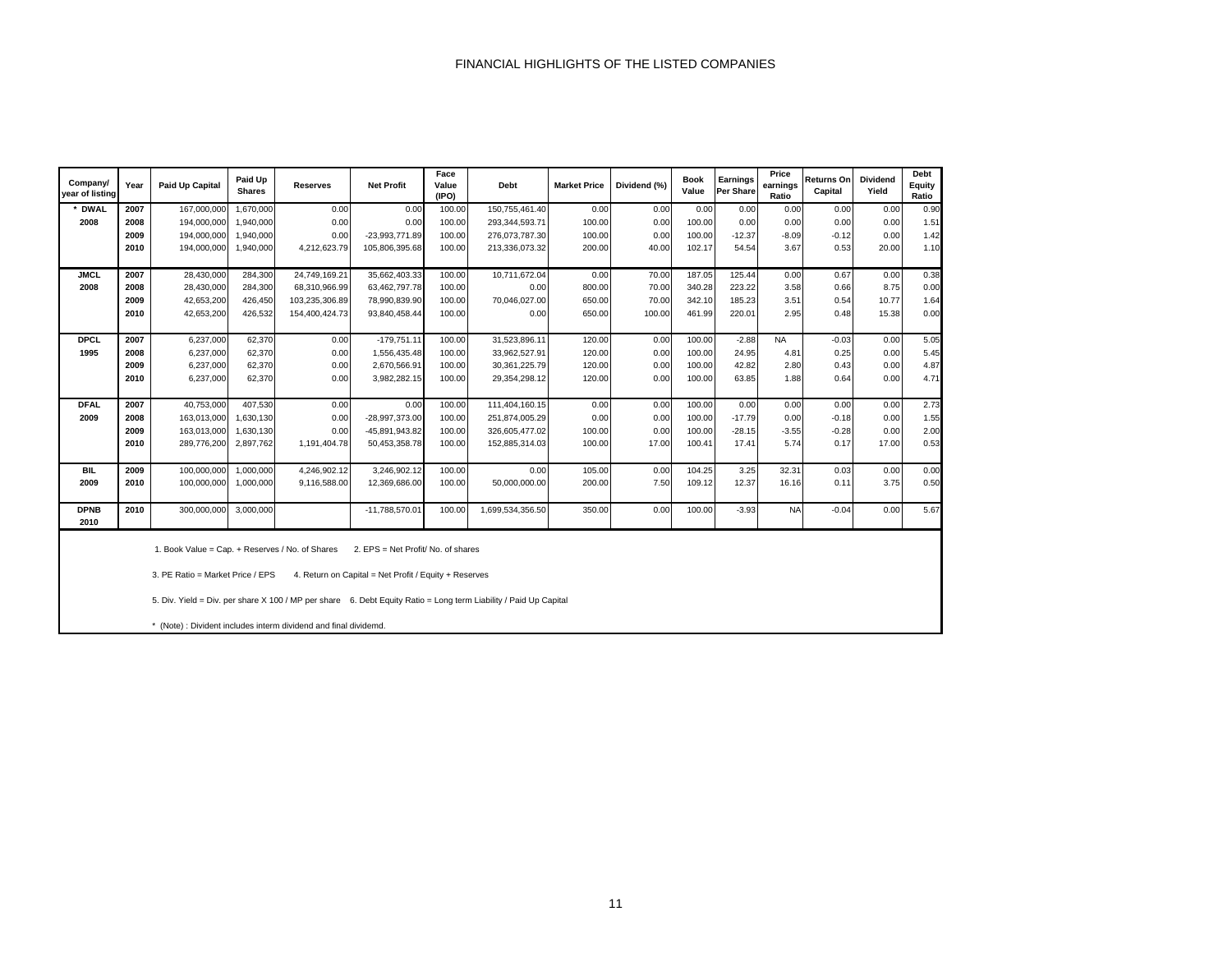#### **SHARE HOLDING PATTERN - (2010)**

| <b>ISSUING</b> |               |             |                     |                          | <b>Holdings in Percent</b> |                          |            |              |
|----------------|---------------|-------------|---------------------|--------------------------|----------------------------|--------------------------|------------|--------------|
|                |               |             | Major               |                          |                            |                          |            |              |
|                |               |             | <b>Shareholders</b> |                          | <b>PUBLIC</b>              |                          |            |              |
| <b>COMPANY</b> | Paid up       | <b>RGOB</b> |                     | <b>FIS</b>               | Instituitional             | Foreign                  | Individual | <b>Total</b> |
|                | <b>Shares</b> |             |                     |                          | <b>Investors</b>           | Inst.Investors           | Investor   |              |
| <b>BBPL</b>    | 1,400,014     | 47.74       |                     | 13.26                    | 11.11                      |                          | 27.89      | 100          |
| <b>BCCL</b>    | 1,000,000     |             | 54.25               | 39.23                    | 1.35                       |                          | 5.17       | 100          |
| <b>BDAL</b>    | 25,000        |             | 37.84               | 15.00                    | 6.00                       |                          | 41.16      | 100          |
| <b>BFAL</b>    | 1,500,000     | 25.73       | 43.72               | 8.69                     | 9.66                       | 12.00                    | 0.20       | 100          |
| <b>BIL</b>     | 1,000,000     |             | 40.00               |                          | 0.37                       |                          | 59.63      | 100          |
| <b>BNB</b>     | 3,555,175     | 13.67       | 2.11                |                          | 38.13                      | $\overline{\phantom{a}}$ | 46.09      | 100          |
| <b>BPCL</b>    | 249,334       |             | 53.72               | 5.10                     | 0.90                       | $\blacksquare$           | 40.28      | 100          |
| <b>BTCL</b>    | 209,400       |             | 43.58               |                          | 11.40                      | $\overline{\phantom{a}}$ | 45.02      | 100          |
| <b>BTL</b>     | 400,000       |             | 54.92               |                          |                            |                          | 45.08      | 100          |
| <b>DFAL</b>    | 2,897,762     |             | 45.00               | $\overline{\phantom{0}}$ | 21.04                      |                          | 33.96      | 100          |
| <b>DPCL</b>    | 62.370        |             | 98.50               |                          |                            |                          | 1.50       | 100          |
| <b>DPNB</b>    | 3.000.000     |             | 24.00               |                          |                            | 51                       | 25.00      | 100          |
| <b>DPOP</b>    | 100,000       |             | 18.00               |                          | 49.00                      |                          | 33.00      | 100          |
| <b>DSCL</b>    | 913.086       |             | 29.94               | $\overline{\phantom{0}}$ | 41.25                      | $\overline{a}$           | 28.81      | 100          |
| <b>DML</b>     | 37,702        |             | 61.41               |                          | 24.57                      |                          | 14.02      | 100          |
| <b>DWAL</b>    | 1,940,000     |             | 87.02               |                          | 0.30                       |                          | 12.68      | 100          |
| <b>EBCC</b>    | 521.000       |             | 72.36               |                          |                            | $\overline{\phantom{0}}$ | 27.64      | 100          |
| <b>JMCL</b>    | 426,532       |             | 70.18               |                          |                            |                          | 29.82      | 100          |
| KCL            | 500,000       | 51.00       |                     |                          | 28.66                      |                          | 20.34      | 100          |
| <b>PCAL</b>    | 3.400.007     | 40.33       |                     | 1.82                     | 39.75                      | $\overline{\phantom{0}}$ | 18.10      | 100          |
| <b>RICB</b>    | 2,400,000     | 18.41       |                     | 0.37                     | 53.24                      |                          | 27.98      | 100          |
| <b>STCB</b>    | 400,000       | 51.00       |                     | 11.96                    | 16.03                      |                          | 21.01      | 100          |

| Issuing     | 2004   | 2005           | 2006   | 2007   | 2008   | 2009   | 2010   |
|-------------|--------|----------------|--------|--------|--------|--------|--------|
| Company     |        |                |        |        |        |        |        |
| <b>BBPL</b> | 489    | 489            | 489    | 492    | 491    | 491    | 494    |
| <b>BCCL</b> | 270    | 269            | 264    | 264    | 259    | 259    | 259    |
| <b>BDAL</b> | 96     | 96             | 96     | 96     | 96     | 96     |        |
| <b>BFAL</b> | 50     | 46             | 46     | 46     | 44     | 44     | 43     |
| <b>BIL</b>  |        |                |        |        |        | 4,432  | 4,393  |
| <b>BNB</b>  | 4,656  | 4,193          | 4,582  | 4,440  | 4,357  | 4,374  | 4,308  |
| <b>BPCL</b> | 102    | 102            | 129    | 129    | 129    | 128    | 128    |
| <b>BTCL</b> | 161    | 161            | 164    | 164    | 162    | 162    | 159    |
| <b>BTL</b>  |        |                |        |        | 288    | 289    | 289    |
| <b>DFAL</b> |        |                |        |        |        | 366    | 471    |
| <b>DPCL</b> | 71     | 71             | 71     | 71     | 71     | 71     | 71     |
| <b>DPNB</b> |        |                |        |        |        |        | 23,216 |
| <b>DPOP</b> | 203    | 203            | 213    | 213    | 213    | 213    | 212    |
| <b>DSCL</b> | 1,264  | 1,150          | 1,277  | 1,277  | 1,276  | 1,279  | 1,277  |
| <b>DML</b>  | 69     | 69             | 67     | 67     | 67     | 67     | 67     |
| <b>DWAL</b> |        |                |        |        | 504    | 507    | 501    |
| <b>EBCC</b> |        | 1,152          | 1,092  | 1,089  | 1,082  | 1,082  | 1,081  |
| <b>JMCL</b> |        |                |        |        | 426    | 418    | 418    |
| <b>KCL</b>  |        | $\overline{a}$ |        | 253    | 233    | 233    | 232    |
| <b>PCAL</b> | 1,477  | 1,477          | 1,482  | 1,471  | 1,472  | 1,462  | 1,467  |
| <b>RICB</b> | 1,670  | 1,641          | 1,614  | 1,585  | 1,556  | 1,556  | 1,553  |
| <b>STCB</b> | 125    | 125            | 125    | 125    | 125    | 125    | 135    |
|             |        |                |        |        |        |        |        |
| Total :-    | 10,703 | 11,244         | 11,711 | 11,782 | 12,851 | 17,654 | 40,774 |



#### **NUMBER OF SHAREHOLDERS**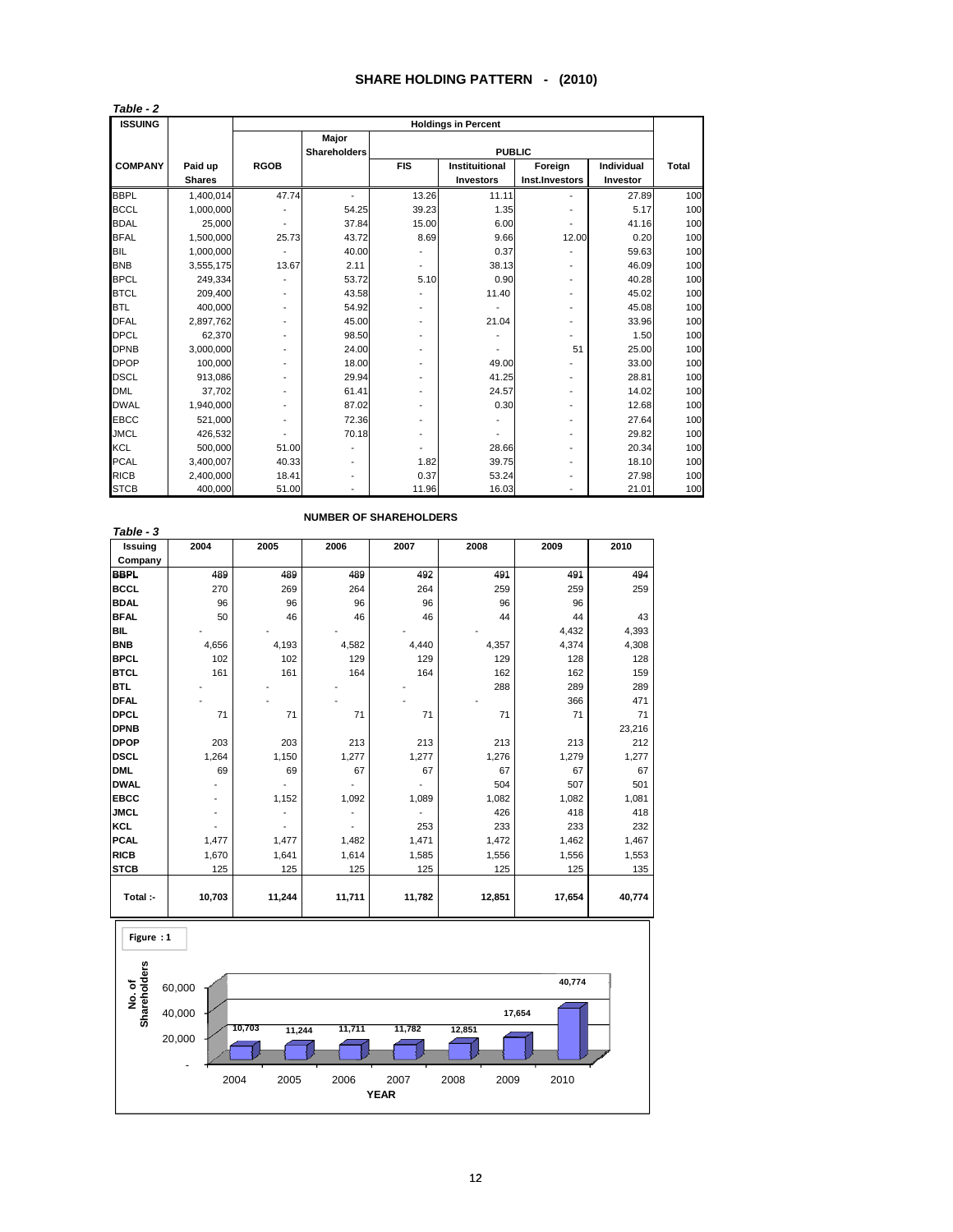# **MARKET CAPITALIZATION**

|              |          | <b>Market Capitalization</b> |          |          |          |          | Nu. in million |
|--------------|----------|------------------------------|----------|----------|----------|----------|----------------|
| Company      | 2004     | 2005                         | 2006     | 2007     | 2008     | 2009     | 2010           |
| <b>BBCL</b>  | 281.75   | 230.00                       | 115.00   | delisted |          |          |                |
| <b>BBPL</b>  | 126.00   | 126.00                       | 140.00   | 140.00   | 196.00   | 196.00   | 196.00         |
| <b>BCCL</b>  | 500.00   | 600.00                       | 600.00   | 600.00   | 800.00   | 900.00   | 900.00         |
| <b>BDAL</b>  | 2.50     | 2.50                         | 14.10    | 14.10    | 14.10    | 14.10    | delisted       |
| <b>BFAL</b>  | 765.00   | 765.00                       | 765.00   | 765.00   | 825.00   | 825.00   | 900.00         |
| <b>BIL</b>   |          |                              |          |          |          | 105.00   | 200.00         |
| <b>BNB</b>   | 773.55   | 773.56                       | 773.55   | 958.01   | 1,422.07 | 1,496.73 | 1,670.93       |
| <b>BPCL</b>  | 59.84    | 59.84                        | 24.93    | 24.93    | 24.93    | 24.93    | 24.93          |
| <b>BTCL</b>  | 35.62    | 35.62                        | 35.60    | 35.60    | 63.03    | 63.03    | 83.76          |
| <b>BTL</b>   |          |                              |          |          | 40.00    | 42.00    | 42.00          |
| <b>DFAL</b>  |          |                              |          |          |          | 163.01   | 289.78         |
| <b>DPCL</b>  | 7.48     | 7.48                         | 7.48     | 7.48     | 7.48     | 7.48     | 7.48           |
| <b>DPOP</b>  | 10.00    | 35.00                        | 10.00    | 20.00    | 20.00    | 20.00    | 20.00          |
| <b>DPNB</b>  |          |                              |          |          |          |          | 1,050.00       |
| <b>DSCL</b>  | 106.41   | 82.70                        | 124.18   | 136.96   | 136.96   | 136.96   | 273.93         |
| <b>DML</b>   | 11.31    | 11.31                        | 16.17    | 16.17    | 16.17    | 16.17    | 16.17          |
| <b>DWAL</b>  |          |                              |          |          | 167.00   | 194.00   | 388.00         |
| <b>EBCC</b>  |          | 52.10                        | 52.10    | 72.94    | 156.30   | 156.30   | 156.30         |
| <b>JMCL</b>  |          |                              |          |          | 227.44   | 277.25   | 277.25         |
| KCL          |          |                              |          | 50.00    | 50.00    | 50.00    | 50.00          |
| <b>PCAL</b>  | 1,246.67 | 1,360.00                     | 1,586.67 | 1,813.34 | 2,686.01 | 2,550.01 | 2,550.01       |
| <b>RICB</b>  | 336.00   | 288.00                       | 336.00   | 336.00   | 480.00   | 792.00   | 840.00         |
| <b>STCB</b>  | 38.00    | 38.00                        | 38.00    | 38.00    | 38.00    | 38.00    | 76.00          |
| <b>TOTAL</b> | 4,300.13 | 4,467.11                     | 4,638.78 | 5,028.53 | 7,370.50 | 8,067.98 | 10,012.54      |

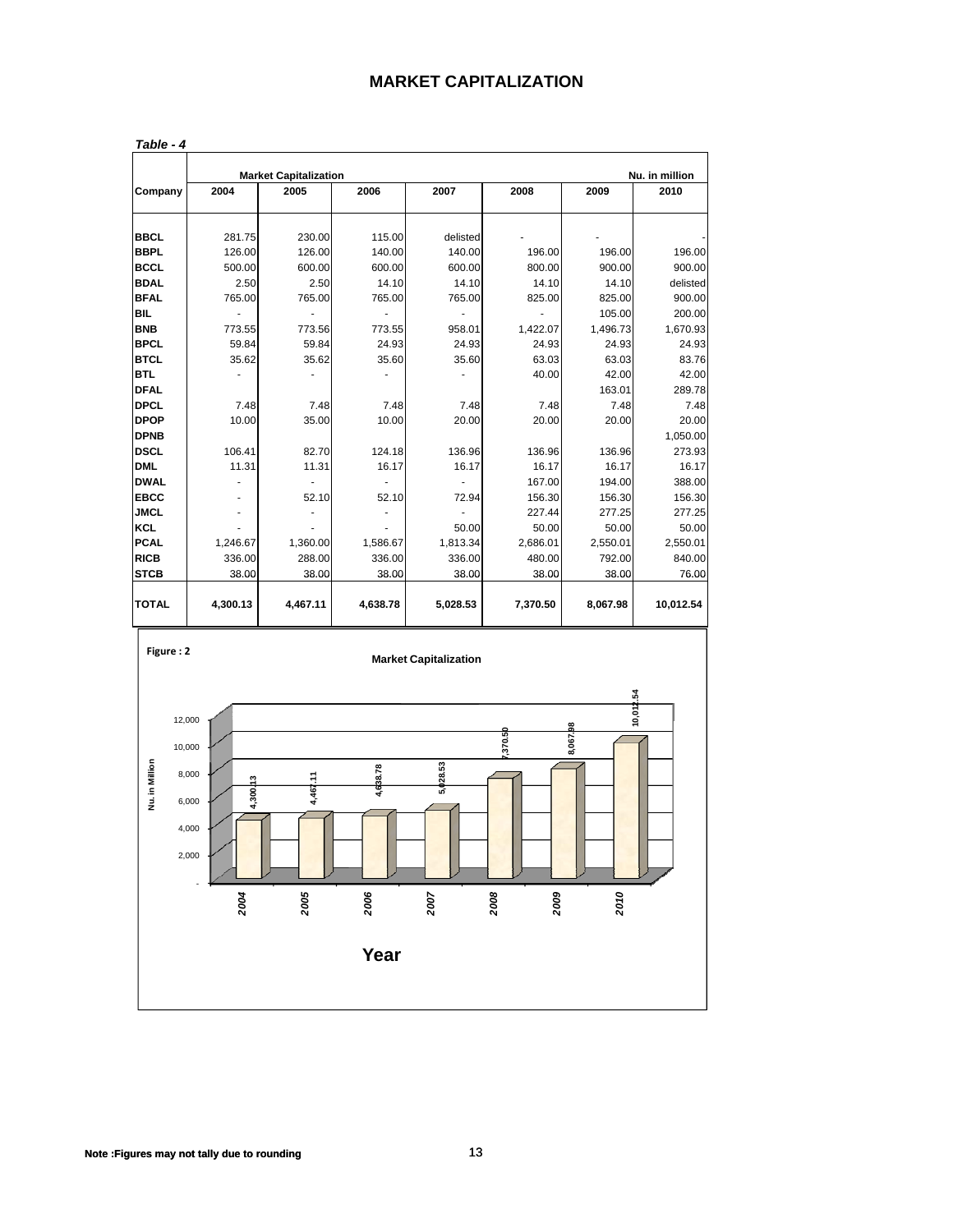### **TOTAL TRADED VOLUME**

| Table - 5                                                                                |                                                    |                             |                                            | No. of shares                                    |                              |                             |                                                            |
|------------------------------------------------------------------------------------------|----------------------------------------------------|-----------------------------|--------------------------------------------|--------------------------------------------------|------------------------------|-----------------------------|------------------------------------------------------------|
| Company                                                                                  | 2004                                               | 2005                        | 2006                                       | 2007                                             | 2008                         | 2009                        | 2010                                                       |
| <b>BBCL</b><br><b>BBPL</b>                                                               | 3,912<br>5,000                                     | 2,965<br>140                | 1,867<br>1,403,044                         |                                                  | 100                          |                             |                                                            |
| <b>BCCL</b><br><b>BDAL</b><br><b>BFAL</b>                                                | 100                                                | 9<br>1,500,000              | 61                                         | 1,000,000                                        | 970<br>534                   | 20,000                      | 50                                                         |
| <b>BIL</b><br><b>BNB</b><br><b>BPCL</b>                                                  | 51,106<br>720                                      | 20,997                      | 136,383<br>50                              | 23,444<br>71                                     | 2,413,164                    | 1,001,428<br>187,789        | 32,247<br>26,913                                           |
| <b>BTCL</b><br><b>BTL</b><br><b>DFAL</b>                                                 | 1,497                                              | 35                          | 210,400<br>407,530                         | 400,000                                          | 19,160<br>1,222,600          | $\overline{a}$<br>300       | 80<br>1,973,715                                            |
| <b>DPCL</b><br><b>DPNB</b><br><b>DPOP</b>                                                | 61,437                                             | 33                          | ÷,<br>70,000                               | 50                                               |                              | $\blacksquare$              | 3,029,820                                                  |
| <b>DSCL</b><br><b>DML</b><br><b>DWAL</b>                                                 | 120,941<br>38,130                                  | 5,699<br>÷,                 | 152,665<br>24,185                          | 3,063<br>2,026<br>417,500                        | 1,252,500                    | 270,000                     | 456,543<br>11,450                                          |
| <b>EBCC</b><br><b>JMCL</b><br><b>KCL</b>                                                 |                                                    | 537,013<br>$\overline{a}$   | 4,500<br>85,300<br>245,000                 | 11,607<br>$\blacksquare$                         | 2,986<br>199,180<br>216      | 143,053                     | 150<br>$\frac{1}{2}$                                       |
| <b>PCAL</b><br><b>RICB</b><br><b>STCB</b>                                                | 176<br>6,860<br>370                                | 2,267,627<br>2,350          | 8,260<br>3,500<br>$\overline{\phantom{a}}$ | 5,260<br>5,010                                   | 1,134,737<br>3,500<br>30     | 50,895<br>1,440,550<br>200  | 1,220<br>1,350<br>209,800                                  |
| <b>TOTAL</b>                                                                             | 290,249                                            | 4,336,868                   | 2,752,745                                  | 1,868,031                                        | 6,249,677                    | 3,114,215                   | 5,743,338                                                  |
| Figure: 3                                                                                |                                                    | YEAR-WISE TRADED SECURITIES |                                            |                                                  |                              |                             |                                                            |
| 7,000<br>6,000                                                                           |                                                    | VOLUME<br>- AMOUNT          |                                            | 648.36                                           |                              | នុ                          | 700.00<br>600.00                                           |
| 5,000                                                                                    | 448.91                                             |                             |                                            |                                                  | 417.58                       | $\frac{8}{6}$               | 500.00                                                     |
| Volume in thousand<br>4,000                                                              | 4,337                                              | 371.69                      |                                            | 6,250                                            |                              | 5,743                       | Nu. in million<br>400.00                                   |
| 3,000<br>2,000                                                                           |                                                    |                             | <b>DAC</b> 33                              |                                                  |                              |                             | 300.00<br>200.00                                           |
| 1,000                                                                                    |                                                    | 2,753                       | 1,868                                      |                                                  | 3,114                        |                             | 100.00                                                     |
|                                                                                          | $\pmb{0}$<br>2005                                  | 2006                        | 2007                                       | 2008                                             | 2009                         | 2010                        | 0.00                                                       |
| Figure: 4                                                                                |                                                    |                             |                                            | <b>COMPANY- WISE TRADED SHARES</b>               |                              |                             |                                                            |
| 4,500,000                                                                                |                                                    | 4,190,254                   | 3,603,845                                  | $-982$                                           | TOTAL VOLUME<br>TOTAL VALUE  | 3,542,888                   | 1,200,000,000                                              |
| 4,000,000<br>$\frac{1}{2}$ , 500,000<br>3,000,000<br>9,500,000<br>2,000,000<br>1,500,000 | ,560,824<br>1,456,504<br>,196,243<br>,031,859      | 1,033,675                   |                                            | 3,029,<br>1,042,993                              | $\frac{5}{4}$<br>1,951       | <b>S</b><br>2,443,<br>PL'   | 1,000,000,000<br>800,000,000<br>600,000,000<br>400,000,000 |
| 1,000,000<br>500,000                                                                     | 2,250                                              | 235,603<br>76,564           | 400,300<br>74,889                          | 100,083                                          | 556,256<br>427,533<br>72,113 | 245,216<br>323,             | 200,000,000                                                |
|                                                                                          | BFAL<br>BBCL<br><b>BBPL</b><br>BCCL<br><b>ROAL</b> | BNB<br>Βĭ.<br>BPCL<br>BTCL  | BTL<br>DPCL<br>DFAL<br>Company             | <b>DPNB</b><br>DPOP<br><b>DML</b><br><b>DSCL</b> | EBCC<br>DWAL<br><b>JWCL</b>  | STCB<br>RICB<br>KCL<br>PCAL |                                                            |
|                                                                                          |                                                    |                             |                                            |                                                  |                              |                             |                                                            |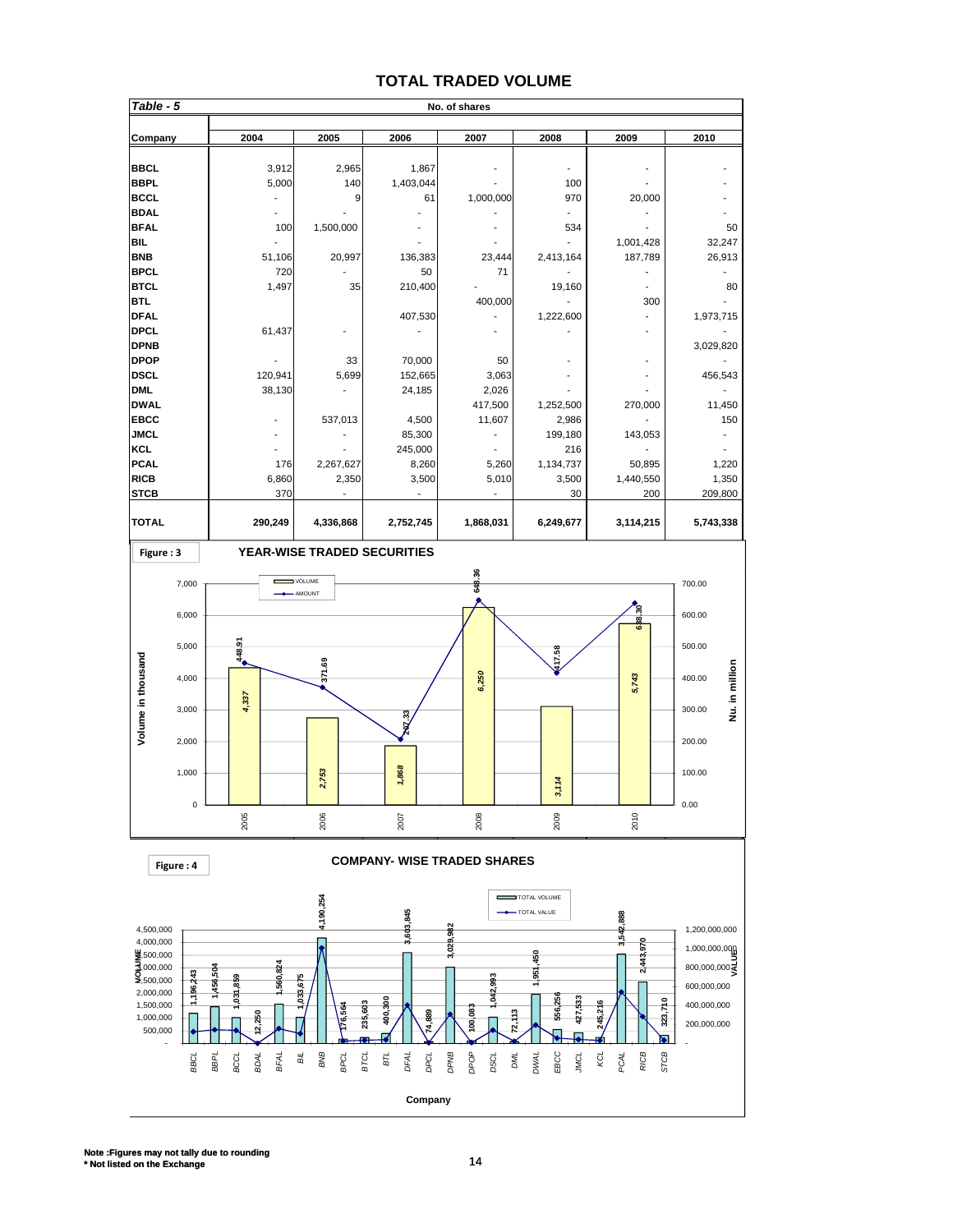# **PUBLIC OFFERS (IPO)**

| Table 6.1      | <b>TRADED VOLUME</b><br>No. of shares |         |         |         |           |                          |           |               |  |
|----------------|---------------------------------------|---------|---------|---------|-----------|--------------------------|-----------|---------------|--|
|                |                                       |         |         |         |           |                          |           | <b>TOTAL</b>  |  |
| <b>COMPANY</b> | 2004                                  | 2005    | 2006    | 2007    | 2008      | 2009                     | 2010      | <b>VOLUME</b> |  |
|                |                                       |         |         |         |           |                          |           |               |  |
| <b>BBCL</b>    |                                       |         |         |         |           |                          |           |               |  |
| <b>BBPL</b>    |                                       |         |         |         |           |                          |           |               |  |
| <b>BCCL</b>    |                                       |         |         |         |           | ٠                        |           |               |  |
| <b>BDL</b>     |                                       |         |         |         |           | ٠                        |           |               |  |
| <b>BFAL</b>    |                                       |         |         |         |           |                          |           |               |  |
| <b>BNB</b>     |                                       |         | 119,603 |         |           |                          |           | 119,603       |  |
| <b>BIL</b>     |                                       |         |         |         |           | 1,000,000                |           | 1,000,000     |  |
| <b>BPCL</b>    |                                       |         |         |         |           |                          |           |               |  |
| <b>BTCL</b>    |                                       |         |         |         |           |                          |           |               |  |
| <b>BTL</b>     |                                       |         |         | 400,000 |           | ٠                        |           | 400,000       |  |
| <b>DFAL</b>    |                                       |         | 407,530 |         | 1,222,600 | $\overline{\phantom{a}}$ | 126,413   | 1,756,543     |  |
| <b>DPCL</b>    |                                       |         |         |         |           | ٠                        |           |               |  |
| <b>DPNB</b>    |                                       |         |         |         |           |                          | 3,000,000 | 3,000,000     |  |
| <b>DPOP</b>    |                                       |         |         |         |           | $\overline{\phantom{a}}$ |           |               |  |
| <b>DSCL</b>    |                                       |         |         |         |           | $\overline{\phantom{0}}$ |           |               |  |
| <b>DSML</b>    |                                       |         |         |         |           |                          |           |               |  |
| <b>DWAL</b>    |                                       |         |         | 417,500 | 1,252,500 | 270,000                  | ٠         | 1,940,000     |  |
| <b>EBCC</b>    |                                       | 521,000 |         |         |           |                          |           | 521,000       |  |
| <b>JMCL</b>    |                                       |         | 85,300  |         | 199,000   | ٠                        |           | 284,300       |  |
| <b>KCL</b>     |                                       |         | 245,000 |         |           |                          |           | 245,000       |  |
| <b>PCAL</b>    |                                       |         |         |         |           | ٠                        |           |               |  |
| <b>RICB</b>    |                                       |         |         |         |           |                          |           |               |  |
| <b>STCB</b>    | ٠                                     |         |         |         |           |                          |           |               |  |
| <b>TOTAL</b>   |                                       | 521,000 | 857,433 | 817,500 | 2,674,100 | 1,270,000                | 3,126,413 | 9,266,446     |  |

| Table - 6.2          |                          | <b>TRADED VALUE</b> |        |                      |               |        | Nu. in million |                                                        |
|----------------------|--------------------------|---------------------|--------|----------------------|---------------|--------|----------------|--------------------------------------------------------|
| <b>COMPANY</b>       |                          |                     |        |                      |               |        |                | <b>TOTAL</b>                                           |
|                      | 2004                     | 2005                | 2006   | 2007                 | 2008          | 2009   | 2010           | <b>VALUE</b>                                           |
| <b>BBCL</b>          |                          | ä,                  | L,     |                      | ÷,            | ä,     |                |                                                        |
| <b>BBPL</b>          |                          |                     |        |                      |               |        |                |                                                        |
| <b>BCCL</b>          |                          |                     |        |                      |               |        |                |                                                        |
| <b>BDAL</b>          |                          |                     |        |                      |               |        |                |                                                        |
| <b>BFAL</b>          |                          |                     |        |                      |               |        |                |                                                        |
| <b>BIL</b>           |                          |                     |        |                      |               | 100.00 |                | 100.00                                                 |
| <b>BNB</b>           |                          |                     | 77.74  |                      |               |        |                | 77.74                                                  |
| <b>BPCL</b>          |                          |                     |        |                      | ٠             |        | ٠              |                                                        |
| <b>BTCL</b>          |                          |                     |        |                      |               |        |                |                                                        |
| <b>BTL</b>           |                          |                     |        | 40.00                |               |        |                | 40.00                                                  |
| <b>DFAL</b>          |                          |                     | 40.75  |                      | 122.26        |        | 12.64          | 175.65                                                 |
| <b>DPCL</b>          |                          |                     |        |                      | ä,            |        |                | $\overline{\phantom{a}}$                               |
| <b>DPNB</b>          |                          |                     |        |                      |               |        | 300.00         | 300.00                                                 |
| <b>DPOP</b>          |                          |                     |        |                      | ÷,            |        |                |                                                        |
| <b>DSCL</b>          |                          |                     |        |                      | ٠             |        |                |                                                        |
| <b>DML</b>           |                          |                     |        |                      |               |        |                |                                                        |
| <b>DWAL</b>          |                          |                     |        | 41.75                | 125.25        | 27.00  | ٠              | 194.00                                                 |
| <b>EBCC</b>          |                          | 52.10               |        |                      | $\frac{1}{2}$ |        |                | 52.10                                                  |
| <b>JMCL</b>          |                          |                     | 8.53   |                      | 19.90         |        |                | 28.43                                                  |
| <b>KCL</b>           |                          |                     | 24.50  |                      |               |        |                | 24.50                                                  |
| <b>PCAL</b>          |                          |                     |        |                      |               |        |                |                                                        |
| <b>RICB</b>          |                          |                     |        |                      |               |        |                |                                                        |
| <b>STCB</b>          |                          |                     |        |                      |               |        |                |                                                        |
| <b>TOTAL</b>         | $\overline{\phantom{a}}$ | 52.10               | 151.52 | 81.75                | 267.41        | 127.00 | 312.64         | 992.42                                                 |
|                      |                          |                     |        | <b>PUBLIC OFFERS</b> |               |        |                |                                                        |
| Figure: 5            |                          | Volume              |        |                      |               |        |                |                                                        |
|                      |                          | $\rightarrow$ Value |        |                      |               |        |                |                                                        |
| 3,500,000            |                          |                     |        |                      |               |        |                | 350                                                    |
| 3,000,000            |                          |                     |        |                      |               |        |                | $\begin{array}{r}\n 300 \\ \hline\n 250\n \end{array}$ |
| VOLUME<br>2,500,000  |                          |                     |        |                      |               |        |                |                                                        |
| 2,000,000            |                          |                     |        |                      |               |        |                | ku. in<br>200                                          |
| 1,500,000            |                          |                     |        |                      |               |        |                | 150                                                    |
| 1,000,000<br>500,000 |                          |                     |        |                      |               |        |                | 100<br>50                                              |
|                      | 2004                     | 2005                | 2006   | 2007                 | 2008          | 2009   | 2010           |                                                        |
|                      |                          |                     |        | <b>YEAR</b>          |               |        |                |                                                        |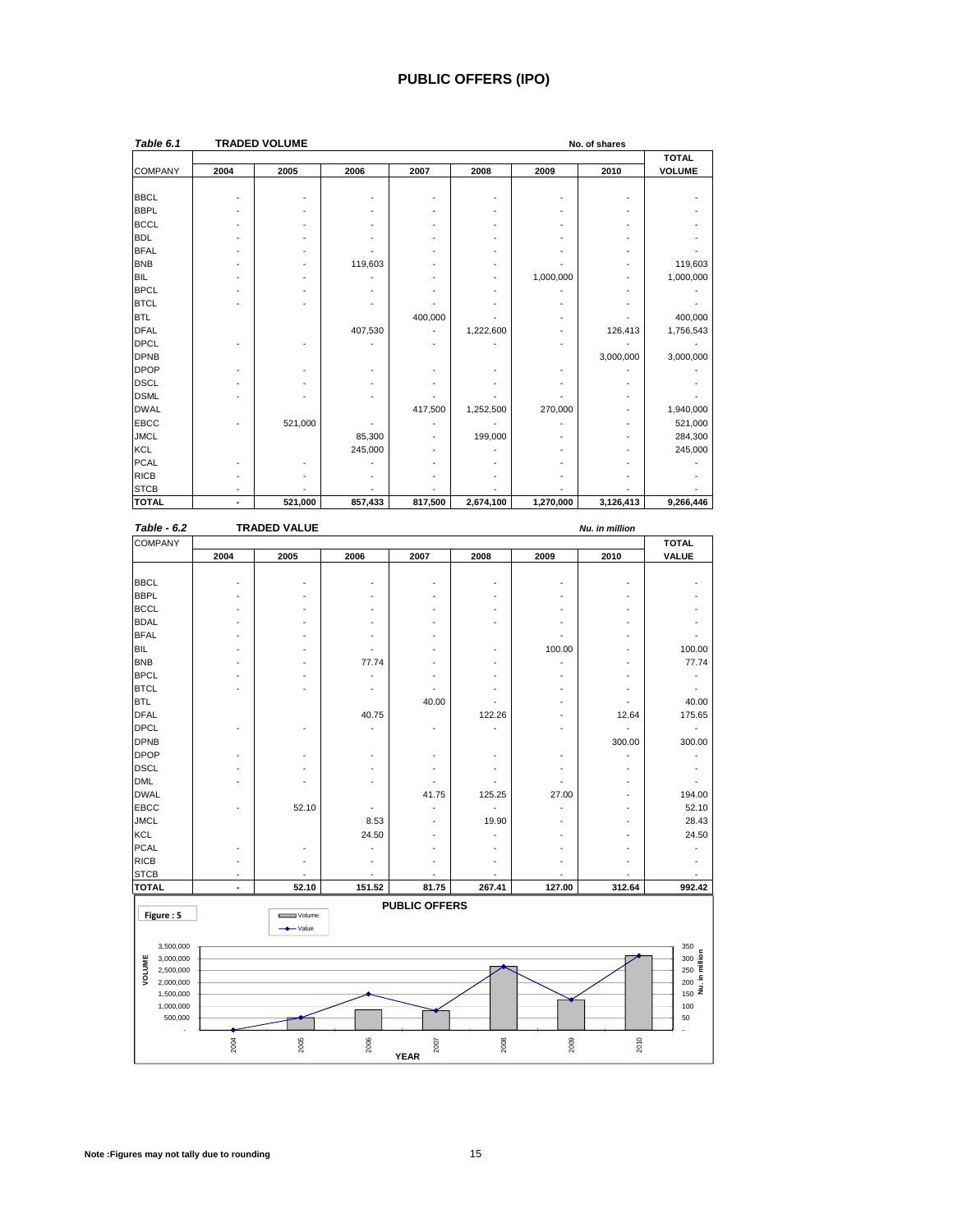#### **DEMAT / BONUS/ RIGHTS**

| Table - 7.1    |                          |                      |           |                          |           |           | No. of shares |  |  |  |  |  |  |
|----------------|--------------------------|----------------------|-----------|--------------------------|-----------|-----------|---------------|--|--|--|--|--|--|
| <b>COMPANY</b> |                          | <b>TRADED VOLUME</b> |           |                          |           |           |               |  |  |  |  |  |  |
|                | 2005                     | 2006                 | 2007      | 2008                     | 2009      | 2010      | <b>VOLUME</b> |  |  |  |  |  |  |
|                |                          |                      |           |                          |           |           |               |  |  |  |  |  |  |
| <b>BBPL</b>    | ٠                        | 1,400,014            |           | $\overline{\phantom{a}}$ |           |           | 1,400,014     |  |  |  |  |  |  |
| <b>BCCL</b>    | ٠                        |                      | 1,000,000 |                          |           |           | 1,000,000     |  |  |  |  |  |  |
| <b>BFAL</b>    | 1,500,000                |                      |           | $\overline{\phantom{a}}$ |           |           | 1,500,000     |  |  |  |  |  |  |
| <b>DFAL</b>    | ۰                        |                      |           | $\overline{\phantom{a}}$ |           | 1,141,219 | 1,141,219     |  |  |  |  |  |  |
| <b>BTCL</b>    | ٠                        | 209,400              | ۰         | $\overline{\phantom{a}}$ | ۰         |           | 209,400       |  |  |  |  |  |  |
| <b>BNB</b>     | $\overline{\phantom{a}}$ |                      | ۰.        | 2,365,117                | ۰.        |           | 2,365,117     |  |  |  |  |  |  |
| <b>DSCL</b>    | $\overline{\phantom{a}}$ | 152,511              |           |                          |           | 456,543   | 609,054       |  |  |  |  |  |  |
| <b>JMCL</b>    | ٠                        |                      |           | $\overline{\phantom{a}}$ | 142,232   |           | 142,232       |  |  |  |  |  |  |
| <b>PCAL</b>    | 2,266,670                |                      | ۰         | 1,133,337                |           |           | 3,400,007     |  |  |  |  |  |  |
| <b>RICB</b>    |                          |                      |           |                          | 1,440,000 |           | 1,440,000     |  |  |  |  |  |  |
| <b>STCB</b>    |                          |                      |           |                          |           | 200,000   | 200,000       |  |  |  |  |  |  |
| <b>TOTAL</b>   | 3,766,670                | 1,761,925            | 1,000,000 | 3,498,454                | 1,582,232 | 1,797,762 | 13,407,043    |  |  |  |  |  |  |
|                |                          |                      |           |                          |           |           |               |  |  |  |  |  |  |

| <b>Table - 7.2</b> | Nu. in million |             |             |                          |             |             |                  |
|--------------------|----------------|-------------|-------------|--------------------------|-------------|-------------|------------------|
| <b>COMPANY</b>     |                |             |             | <b>TRADED VALUE</b>      |             |             | <b>TOTAL</b>     |
|                    | 2005           | 2006        | 2007        | 2008                     | 2009        | 2010        | <b>VALUE</b>     |
|                    |                |             |             |                          |             |             |                  |
| <b>BBPL</b>        |                | 140,001,400 |             |                          |             |             | 140,001,400      |
| <b>BCCL</b>        | ۰              |             | 100,000,000 |                          |             |             | 100,000,000      |
| <b>BFAL</b>        | 150,000,000    |             |             | $\overline{\phantom{a}}$ |             |             | 150,000,000      |
| <b>DFAL</b>        |                |             |             |                          |             | 114,121,900 | 114,121,900      |
| <b>BTCL</b>        |                | 20,940,000  |             |                          |             |             | 20,940,000       |
| <b>BNB</b>         |                |             |             | 236,511,700              |             |             | 236,511,700      |
| <b>DSCL</b>        |                | 15,251,100  |             |                          |             | 45,654,300  | 60,905,400       |
| <b>JMCL</b>        |                |             |             |                          | 14,223,200  |             | 14,223,200       |
| <b>PCAL</b>        | 226,667,000    |             |             | 113,333,700              |             |             | 340,000,700      |
| <b>RICB</b>        |                |             |             |                          | 144,000,000 |             | 144,000,000      |
| <b>STCB</b>        |                |             |             |                          |             | 20,000,000  | 20,000,000       |
|                    |                |             |             |                          |             |             |                  |
| <b>TOTAL</b>       | 376,667,000    | 176,192,500 | 100,000,000 | 349,845,400              | 158,223,200 | 179,776,200 | 1,320,704,300.00 |



**Note :Figures may not tally due to rounding** 16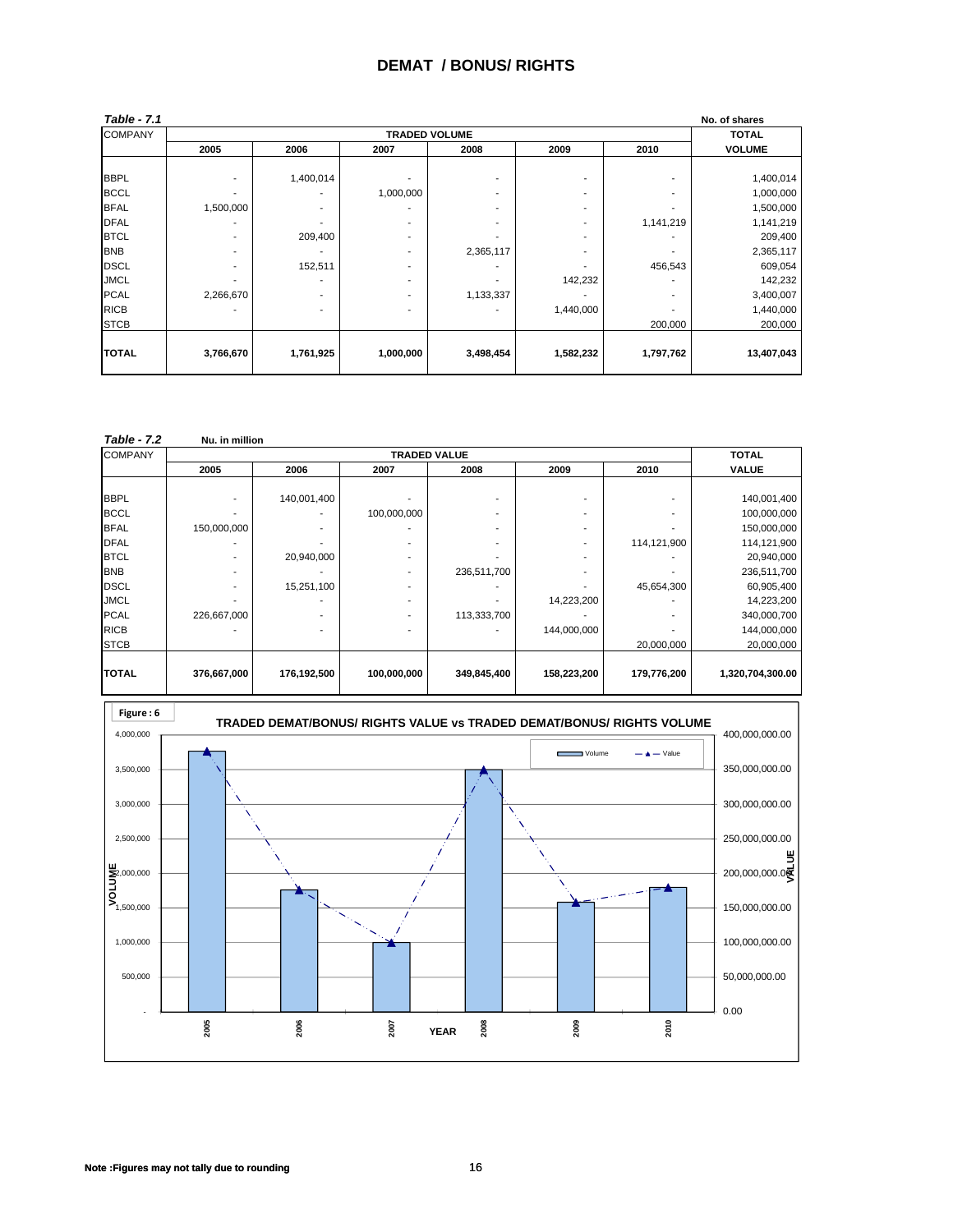#### **SECONDARY MARKET**

| Table - 8.1    |         | <b>TRADED VOLUME</b> |                          | No. of shares |        |         |            |               |  |
|----------------|---------|----------------------|--------------------------|---------------|--------|---------|------------|---------------|--|
| <b>COMPANY</b> |         |                      |                          |               |        |         |            | <b>TOTAL</b>  |  |
|                | 2004    | 2005                 | 2006                     | 2007          | 2008   | 2009    | 2010       | <b>VOLUME</b> |  |
|                |         |                      |                          |               |        |         |            |               |  |
| <b>BBCL</b>    | 3,912   | 2,965                | 1,867                    | Delist        | Delist | Delist  | Delist     | 8,744         |  |
| <b>BBPL</b>    | 5,000   | 140                  | 3,030                    | ٠             | 100    | ٠       |            | 8,270         |  |
| <b>BCCL</b>    |         | 9                    | 61                       | ٠             | 970    | 20,000  |            | 21,040        |  |
| <b>BDL</b>     |         |                      |                          |               | ٠      | ä,      | Delist     |               |  |
| <b>BFAL</b>    | 100     |                      |                          |               | 534    |         | 50.00      | 684           |  |
| <b>BIL</b>     |         |                      |                          |               |        | 1,428   | 32,247.00  | 33,675        |  |
| <b>BNB</b>     | 51,106  | 20,997               | 16,780                   | 23,444        | 48,047 | 187,789 | 26,913.00  | 375,076       |  |
| <b>BPCL</b>    | 720     |                      | 50                       | 71            |        | ٠       |            | 841           |  |
| <b>BTCL</b>    | 1,497   | 35                   | 1,000                    |               | 19,160 | ٠       | 80.00      | 21,772        |  |
| <b>BTL</b>     |         |                      |                          | ٠             |        | 300     |            | 300           |  |
| <b>DFAL</b>    |         |                      |                          |               |        | ٠       | 706,083.00 | 706,083       |  |
| <b>DPCL</b>    | 61,437  | ٠                    |                          | ٠             | ٠      | ä,      |            | 61,437        |  |
| <b>DPNB</b>    |         |                      |                          |               |        |         | 29,820.00  | 29,820        |  |
| <b>DPOP</b>    |         | 33                   | 70,000                   | 50            | ٠      | ٠       |            | 70,083        |  |
| <b>DSCL</b>    | 120,941 | 5,699                | 154                      | 3,063         |        | ä,      |            | 129,857       |  |
| <b>DSML</b>    | 38,130  |                      | 24,185                   | 2,026         |        | ٠       |            | 64,341        |  |
| <b>DWAL</b>    |         |                      |                          |               |        |         | 11,450.00  | 11,450        |  |
| <b>EBCC</b>    |         | 16,013               | 4,500                    | 11,607        | 2,986  | ٠       | 150.00     | 35,256        |  |
| <b>JMCL</b>    |         |                      |                          |               | 180    | 821     |            | 1,001         |  |
| <b>KCL</b>     |         |                      | $\overline{\phantom{a}}$ |               | 216    |         |            | 216           |  |
| <b>PCAL</b>    | 176     | 957                  | 8,260                    | 5,260         | 1,400  | 50,895  | 1,220.00   | 68,168        |  |
| <b>RICB</b>    | 686     | 2,350                | 3,500                    | 5,010         | 3,500  | 550     | 1,350.00   | 16,946        |  |
| <b>STCB</b>    | 370     |                      |                          |               | 30     | 200     | 9,800.00   | 10,400        |  |
|                |         |                      |                          |               |        |         |            |               |  |
| <b>TOTAL</b>   | 284,075 | 49,198               | 133,387                  | 50,531        | 77,123 | 261,983 | 819,163    | 1,675,460     |  |

| <b>Table - 8.2</b>     |        | Nu. in million                                             |       |                               |                          |            |                                                           |              |
|------------------------|--------|------------------------------------------------------------|-------|-------------------------------|--------------------------|------------|-----------------------------------------------------------|--------------|
| <b>COMPANY</b>         |        |                                                            |       |                               |                          |            |                                                           | <b>TOTAL</b> |
|                        | 2004   | 2005                                                       | 2006  | 2007                          | 2008                     | 2009       | 2010                                                      | VALUE        |
|                        |        |                                                            |       |                               |                          |            |                                                           |              |
| <b>BBCL</b>            | 1.04   | 0.52                                                       | 0.24  | Delist                        | Delist                   | Delist     | Delist                                                    | 1.80         |
| <b>BBPL</b>            | 0.45   | 0.01                                                       | 0.30  | ä,                            | $\overline{\phantom{a}}$ |            |                                                           | 0.76         |
| <b>BCCL</b>            |        | 0.06                                                       | 0.37  | ٠                             | ٠                        | 18.00      |                                                           | 18.43        |
| <b>BDAL</b>            | ٠      |                                                            |       | ٠                             |                          | ä,         | Delist                                                    |              |
| <b>BFAL</b>            | 0.05   |                                                            | ٠     | ٠                             |                          | ٠          | 0.03                                                      | 0.08         |
| <b>BIL</b>             |        |                                                            |       |                               |                          | 0.15       | 4.36                                                      | 4.51         |
| <b>BNB</b>             | 34.36  | 13.85                                                      | 11.31 | 17.40                         | 21.00                    | 76.45      | 12.03                                                     | 186.40       |
| <b>BPCL</b>            | 0.17   | 0.60                                                       | 0.01  | 0.01                          | ٠                        |            | ٠                                                         | 0.78         |
| <b>BTCL</b>            | 2.49   |                                                            | 0.17  |                               | 5.75                     |            | 0.03                                                      | 8.44         |
| <b>BTL</b>             |        |                                                            |       |                               |                          | 0.03       |                                                           | 0.03         |
| <b>DFAL</b>            |        |                                                            | ä,    |                               |                          | ٠          | 115.04                                                    | 115.04       |
| <b>DPCL</b>            | 6.31   |                                                            | ٠     | ۰                             | $\overline{\phantom{a}}$ | ٠          | ÷.                                                        | 6.31         |
| <b>DPNB</b>            |        |                                                            | ٠     | ٠                             |                          | ٠          | 8.81                                                      | 8.81         |
| <b>DPOP</b>            | 0.00   | 0.10                                                       | 7.00  | 0.01                          |                          | ٠          | ٠                                                         | 7.11         |
| <b>DSCL</b>            | 47.86  | 1.51                                                       | 0.04  | 0.87                          | $\overline{\phantom{a}}$ | ٠          | $\overline{a}$                                            | 50.28        |
| <b>DML</b>             | 12.68  |                                                            | 9.29  | 0.87                          |                          | ٠          | $\overline{a}$                                            | 22.84        |
| <b>DWAL</b>            |        |                                                            |       |                               |                          |            | 2.28                                                      | 2.28         |
| <b>EBCC</b>            |        | 2.29                                                       | 0.45  | 1.18                          | 0.54                     | ٠          | 0.05                                                      | 4.51         |
| <b>JMCL</b>            |        |                                                            | ٠     | ä,                            | 0.14                     | 0.45       | ٠                                                         | 0.59         |
| KCL                    |        |                                                            |       |                               | 0.02                     |            |                                                           | 0.02         |
| <b>PCAL</b>            | 0.94   | 0.97                                                       | 6.15  | 3.64                          | 1.12                     | 37.05      | 0.92                                                      | 50.79        |
| <b>RICB</b>            | 2.40   | 0.86                                                       | 1.22  | 1.61                          | 1.46                     | 0.19       | 0.47                                                      | 8.21         |
| <b>STCB</b>            | 0.06   |                                                            | ٠     | ٠                             | 0.01                     | 0.04       | 1.86                                                      | 1.96         |
| <b>TOTAL</b>           | 108.81 | 20.77                                                      | 36.55 | 25.59                         | 30.04                    | 132.35     | 145.88                                                    | 221.75       |
| Figure: 7              |        |                                                            |       |                               |                          | Figure: 8  |                                                           |              |
|                        |        | YEAR-WISE TRADED VALUE VS TRADED VOLUME IN SECONDARY TRADE |       |                               |                          |            |                                                           |              |
|                        |        |                                                            |       | Volume Volume Value - A Value |                          |            | Percentage turnover in IPO's &<br><b>Secondary Market</b> |              |
| 900,000                |        |                                                            |       |                               | 160                      |            | $(2004 - 2010)$                                           |              |
| 800,000                |        |                                                            |       |                               | 140                      | <b>IPO</b> |                                                           |              |
| 700,000<br>600,000<br> |        |                                                            |       |                               | $120\frac{5}{9}$         | 81.74%     |                                                           |              |

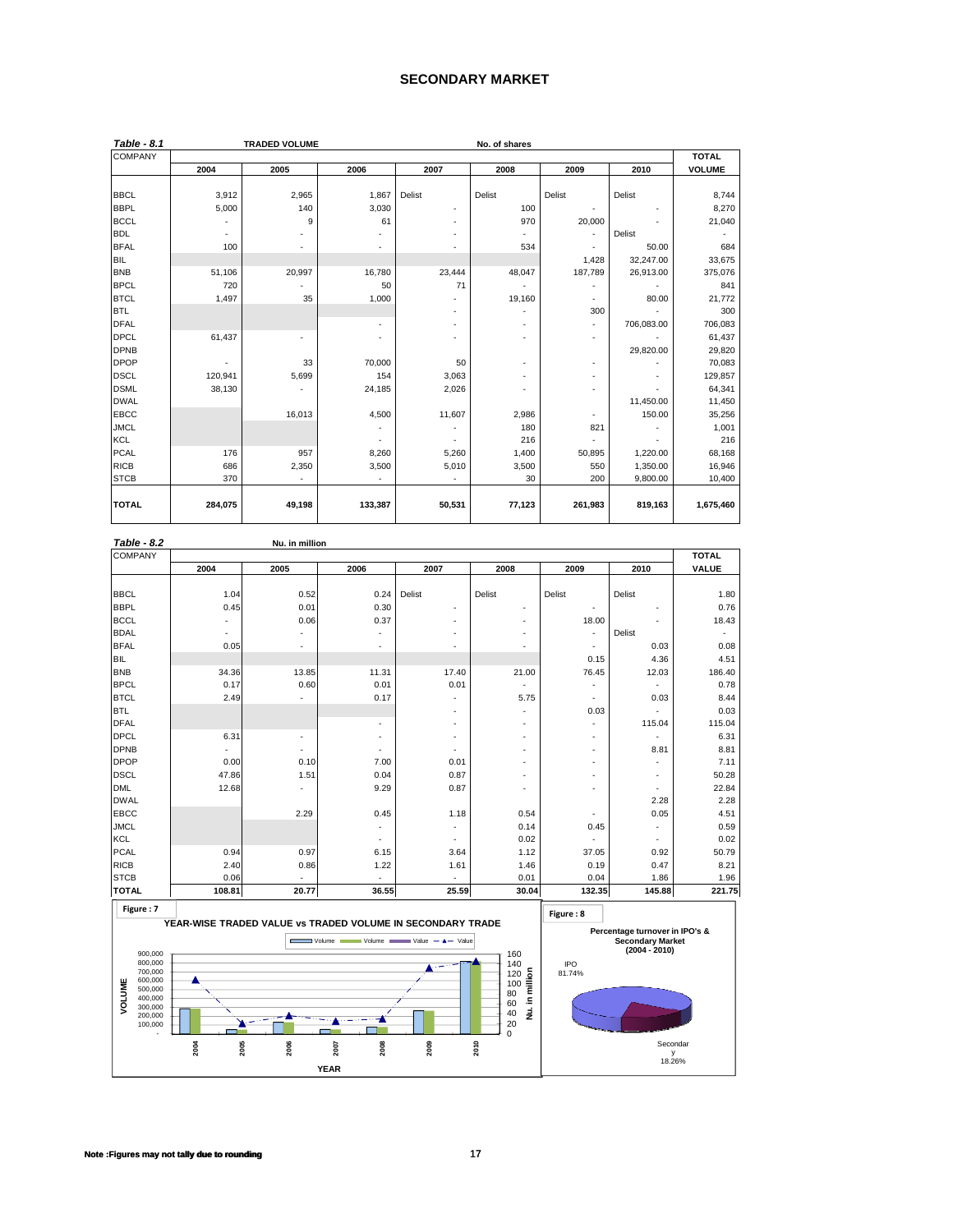#### *Table - 9* **MARKET PRICE** *Table - 9….. Contd.* **MARKET PRICE**

|             |              | <b>Market Price</b> |            | <b>Year End</b>      |             |              |            | <b>Market Price</b> | Year E  |
|-------------|--------------|---------------------|------------|----------------------|-------------|--------------|------------|---------------------|---------|
| Company     | Year         | High                | Low        | <b>Closing Price</b> | Company     | Year         | High       | Low                 | Closing |
| BCCL        | 2005         | 8,000               | 5,000      | 6,000                | <b>BNB</b>  | 2005         | 750        | 645                 |         |
|             | 2006         | 6,000               | 6,000      | 6,000                |             | 2006         | 750        | 650                 |         |
|             | 2007         | N.A                 | N.A        | N.A                  |             | 2007         | 805        | 635                 |         |
|             | 2008         | 800                 | 800        | 800                  |             | 2008         | 805        | 100                 |         |
|             | 2009         | 900                 | 900        | 900                  |             | 2009         | 500        | 400                 |         |
|             | 2010         | N.A                 | N.A        | N.A                  |             | 2010         | 500        | 400                 |         |
| <b>RICB</b> | 2005         | 420                 | 300        | 300                  | DPCL        | 2005         | 120        | 120                 |         |
|             | 2006         | 350                 | 300        | 350                  |             | 2006         | 120        | 100                 |         |
|             | 2007         | 350                 | 299        | 350                  |             | 2007         | N.A        | N.A                 | N.A     |
|             | 2008         | 500                 | 350        | 500                  |             | 2008         | N.A        | N.A                 | N.A     |
|             | 2009         | 350                 | 100        | 330                  |             | 2009         | N.A        | N.A                 | N.A     |
|             | 2010         | 350                 | 350        | 350                  |             | 2010         | N.A        | N.A                 | N.A     |
| <b>PCAL</b> | 2005         | 600                 | 440        | 600                  | DML         | 2005         | 370        | 300                 |         |
|             | 2006         | 800                 | 650        | 700                  |             | 2006         | 429        | 300                 |         |
|             | 2007         | 800                 | 550        | 800                  |             | 2007         | 429        | 429                 |         |
|             | 2008         | 800                 | 100        | 790                  |             | 2008         | N.A        | N.A                 | N.A     |
|             | 2009         | 800                 | 600        | 750                  |             | 2009         | N.A        | N.A                 | N.A     |
|             | 2010         | 950                 | 750        | 750                  |             | 2010         | N.A        | N.A                 | N.A     |
| <b>BTCL</b> | 2005         | 1,701               | 1,701      | 1,701                | <b>BPCL</b> | 2005         | 240        | 240                 |         |
|             | 2006         | 170                 | 170        | 170                  |             | 2006         | 100        | 100                 |         |
|             | 2007         | N.A                 | N.A        | N.A                  |             | 2007         | 100        | 100                 |         |
|             | 2008         | 301                 | 300        | 301                  |             | 2008         | N.A        | N.A                 | N.A     |
|             | 2009         | NA                  | NA         | NA                   |             | 2009         | N.A        | N.A                 | N.A     |
|             | 2010         | 400                 | 400        | 400                  |             | 2010         | N.A        | N.A                 | N.A     |
| <b>BFAL</b> | 2005         | 510                 | 510        | 510                  | STCB        | 2005         | 190        | 130                 |         |
|             | 2006         | 510                 | 100        | 510                  |             | 2006         | 190        | 190                 |         |
|             | 2007         | N.A                 | N.A        | N.A                  |             | 2007         | N.A        | N.A                 | N.A     |
|             | 2008         | 550                 | 510        | 550                  |             | 2008         | 190        | 190                 |         |
|             | 2009<br>2010 | N.A<br>600          | N.A<br>600 | N.A<br>600           |             | 2009<br>2010 | 190<br>100 | 190<br>190          |         |
| <b>BBPL</b> | 2005         | 90                  | 90         | 90                   | DSCL        | 2005         | 400        |                     |         |
|             | 2006         | 100                 | 100        | 100                  |             | 2006         | 272        | 250<br>100          |         |
|             | 2007         | N.A                 | N.A        | N.A                  |             | 2007         | 300        | 275                 |         |
|             | 2008         | 140                 | 140        | 140                  |             | 2008         | N.A        | N.A                 | N.A     |
|             | 2009         | N.A                 | N.A        | N.A                  |             | 2009         | N.A        | N.A                 | N.A     |
|             | 2010         | N.A                 | N.A        | N.A                  |             | 2010         | 100        | 100                 |         |
| <b>BDAL</b> | 2005         | 100                 | 100        | 100                  | <b>DPOP</b> | 2005         | 350        | 350                 |         |
|             | 2006         | 100                 | 100        | 100                  |             | 2006         | 100        | 100                 |         |
|             | 2007         | N.A                 | N.A        | N.A                  |             | 2007         | 200        | 200                 |         |
|             | 2008         | N.A                 | N.A        | N.A                  |             | 2008         | N.A        | N.A                 | N.A     |
|             | 2009         | N.A                 | N.A        | N.A                  |             | 2009         | N.A        | N.A                 | N.A     |
| <b>BBCL</b> | 2005         | 200                 | 140        | 200                  |             | 2010         | N.A        | N.A                 | N.A     |
|             | 2006         | 220                 | 100        | 100                  | EBBC        | 2005         | 200        | 100                 |         |
| BIL         | 2008         | 100                 | 100        | 100                  |             | 2006         | 100        | 100                 |         |
|             | 2009         | 120                 | 100        | 105                  |             | 2007         | 140        | 100                 |         |
|             | 2010         | 200                 | 100        | 200                  |             | 2008         | 300        | 140                 |         |
| <b>JMCL</b> | 2008         | 800                 | 100        | 800                  |             | 2009         | N.A        | N.A                 | N.A     |
|             | 2009         | 650                 | 100        | 650                  |             | 2010         | 150        | 150                 |         |
|             | 2010         | N.A                 | N.A        | N.A                  | KCL         | 2007         | 100        | 100                 |         |
| <b>DFAL</b> | 2008         | 100                 | 100        | 100                  |             | 2008         | 100        | 100                 |         |
|             | 2009         | N.A                 | N.A        | N.A                  |             | 2009         | N.A        | N.A                 | N.A     |
|             | 2010         | 200                 | 100        | 100                  |             | 2010         | N.A        | N.A                 | N.A     |
| <b>DPNB</b> | 2010         | 350                 | 100        | 350                  | BTL         | 2008         | N.A        | N.A                 | N.A     |
| <b>DWAL</b> | 2008         | 100                 | 100        | 100                  |             | 2009         | 105        | 105                 |         |
|             | 2009         | 100                 | 100        | 100                  |             | 2010         | N.A        | N.A                 | N.A     |
|             | 2010         | 200                 | 150        | 200                  |             |              |            |                     |         |

|             |              | <b>Market Price</b> |            | Year End             |             |              | <b>Market Price</b> |            | Year End             |            |
|-------------|--------------|---------------------|------------|----------------------|-------------|--------------|---------------------|------------|----------------------|------------|
| Company     | Year         | High                | Low        | <b>Closing Price</b> | Company     | Year         | High                | Low        | <b>Closing Price</b> |            |
| BCCL        | 2005         | 8,000               | 5,000      | 6,000                | <b>BNB</b>  | 2005         | 750                 | 645        |                      | 650        |
|             | 2006         | 6,000               | 6,000      | 6,000                |             | 2006         | 750                 | 650        |                      | 650        |
|             | 2007         | N.A                 | N.A        | N.A                  |             | 2007         | 805                 | 635        |                      | 805        |
|             | 2008         | 800                 | 800        | 800                  |             | 2008         | 805                 | 100        |                      | 400        |
|             | 2009         | 900                 | 900        | 900                  |             | 2009         | 500                 | 400        |                      | 421        |
|             | 2010         | N.A                 | N.A        | $\sf N.A$            |             | 2010         | 500                 | 400        |                      | 470        |
| RICB        | 2005         | 420                 | 300        | 300                  | <b>DPCL</b> | 2005         | 120                 | 120        |                      | 100        |
|             | 2006         | 350                 | 300        | 350                  |             | 2006         | 120                 | 100        |                      | 120        |
|             | 2007         | 350                 | 299        | 350                  |             | 2007         | N.A                 | N.A        | N.A                  |            |
|             | 2008         | 500                 | 350        | 500                  |             | 2008         | N.A                 | N.A        | N.A                  |            |
|             | 2009         | 350                 | 100        | 330                  |             | 2009         | N.A                 | N.A        | N.A                  |            |
|             | 2010         | 350                 | 350        | 350                  |             | 2010         | N.A                 | N.A        | N.A                  |            |
| PCAL        | 2005         | 600                 | 440        | 600                  | <b>DML</b>  | 2005         | 370                 | 300        |                      | 300        |
|             | 2006         | 800                 | 650        | 700                  |             | 2006         | 429                 | 300        |                      | 429        |
|             | 2007         | 800                 | 550        | 800                  |             | 2007         | 429                 | 429        |                      | 429        |
|             | 2008<br>2009 | 800<br>800          | 100        | 790<br>750           |             | 2008<br>2009 | N.A<br>N.A          | N.A<br>N.A | N.A<br>N.A           |            |
|             | 2010         | 950                 | 600<br>750 | 750                  |             | 2010         | N.A                 | N.A        | N.A                  |            |
| <b>BTCL</b> | 2005         | 1,701               | 1,701      | 1,701                | <b>BPCL</b> | 2005         | 240                 | 240        |                      | 240        |
|             | 2006         | 170                 | 170        | 170                  |             | 2006         | 100                 | 100        |                      | 100        |
|             | 2007         | N.A                 | N.A        | N.A                  |             | 2007         | 100                 | 100        |                      | 100        |
|             | 2008         | 301                 | 300        | 301                  |             | 2008         | N.A                 | N.A        | N.A                  |            |
|             | 2009         | <b>NA</b>           | <b>NA</b>  | <b>NA</b>            |             | 2009         | N.A                 | N.A        | N.A                  |            |
|             | 2010         | 400                 | 400        | 400                  |             | 2010         | N.A                 | N.A        | N.A                  |            |
| <b>BFAL</b> | 2005         | 510                 | 510        | 510                  | <b>STCB</b> | 2005         | 190                 | 130        |                      | 190        |
|             | 2006         | 510                 | 100        | 510                  |             | 2006         | 190                 | 190        |                      | 190        |
|             | 2007         | N.A                 | N.A        | N.A                  |             | 2007         | N.A                 | N.A        | N.A                  |            |
|             | 2008         | 550                 | 510        | 550                  |             | 2008         | 190                 | 190        |                      | 190        |
|             | 2009         | N.A                 | N.A        | N.A                  |             | 2009         | 190                 | 190        |                      | 190        |
|             | 2010         | 600                 | 600        | 600                  |             | 2010         | 100                 | 190        |                      | 190        |
| BBPL        | 2005         | 90                  | 90         | 90                   | <b>DSCL</b> | 2005         | 400                 | 250        |                      | 272        |
|             | 2006         | 100                 | 100        | 100                  |             | 2006         | 272                 | 100        |                      | 272        |
|             | 2007         | N.A                 | N.A        | N.A                  |             | 2007         | 300                 | 275        |                      | 300        |
|             | 2008         | 140                 | 140        | 140                  |             | 2008         | N.A                 | N.A        | N.A                  |            |
|             | 2009<br>2010 | N.A<br>N.A          | N.A<br>N.A | N.A<br>N.A           |             | 2009<br>2010 | N.A<br>100          | N.A<br>100 | N.A                  | 100        |
| <b>BDAL</b> |              |                     |            |                      | <b>DPOP</b> |              |                     |            |                      |            |
|             | 2005<br>2006 | 100<br>100          | 100<br>100 | 100<br>100           |             | 2005<br>2006 | 350<br>100          | 350<br>100 |                      | 350<br>100 |
|             | 2007         | N.A                 | N.A        | N.A                  |             | 2007         | 200                 | 200        |                      | 200        |
|             | 2008         | N.A                 | N.A        | N.A                  |             | 2008         | N.A                 | N.A        | N.A                  |            |
|             | 2009         | N.A                 | N.A        | N.A                  |             | 2009         | N.A                 | N.A        | N.A                  |            |
| <b>BBCL</b> | 2005         | 200                 | 140        | 200                  |             | 2010         | N.A                 | N.A        | N.A                  |            |
|             | 2006         | 220                 | 100        | 100                  | <b>FRRC</b> | 2005         | 200                 | 100        |                      | 100        |
| BIL         | 2008         | 100                 | 100        | 100                  |             | 2006         | 100                 | 100        |                      | 100        |
|             | 2009         | 120                 | 100        | 105                  |             | 2007         | 140                 | 100        |                      | 140        |
|             | 2010         | 200                 | 100        | 200                  |             | 2008         | 300                 | 140        |                      | 300        |
| JMCL        | 2008         | 800                 | 100        | 800                  |             | 2009         | N.A                 | N.A        | N.A                  |            |
|             | 2009         | 650                 | 100        | 650                  |             | 2010         | 150                 | 150        |                      | 150        |
|             | 2010         | N.A                 | N.A        | N.A                  | KCL         | 2007         | 100                 | 100        |                      | 100        |
| DFAL        | 2008         | 100                 | 100        | 100                  |             | 2008         | 100                 | 100        |                      | 100        |
|             | 2009         | N.A                 | N.A        | N.A                  |             | 2009         | N.A                 | N.A        | N.A                  |            |
|             | 2010         | 200                 | 100        | 100                  |             | 2010         | N.A                 | N.A        | N.A                  |            |
| DPNB        | 2010         | 350                 | 100        | 350                  | <b>BTL</b>  | 2008         | N.A                 | N.A        | N.A                  |            |
| <b>DWAL</b> | 2008         | 100                 | 100        | 100                  |             | 2009         | 105                 | 105        |                      | 105        |
|             | 2009         | 100                 | 100        | 100                  |             | 2010         | N.A                 | N.A        | N.A                  |            |

\* Drop in figures are due to splitting of shares from Nu.1,000 to Nu.100 per shares Note : NA - No Secondary Transactions during the Year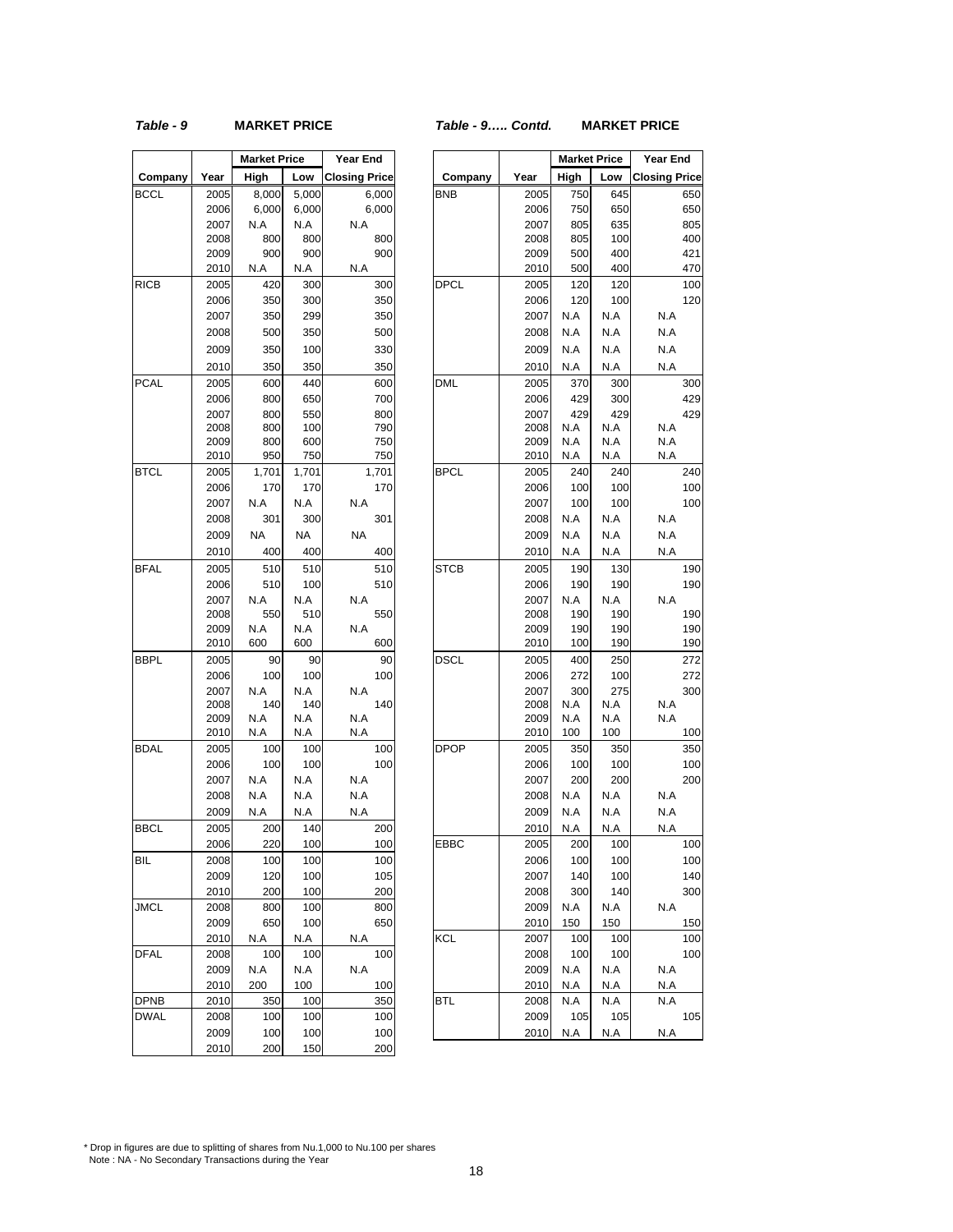#### **YEAR-WISE SECURITIES HOLDINGS IN THE CENTRAL DEPOSITORY**

*Table - 10*

| Company     | 2006                                 | 2007       | 2008       | 2009       | 2010       | Paid Up<br><b>Shares</b><br>for 2010            | <b>Face Value</b><br>(IPO)<br>Price | <b>Last Sale</b><br>Price (Nu.) | <b>Total Holdings</b><br>Nu. in Millions<br>(2010) | Percent<br>holdings<br>of securities<br>in Depository |
|-------------|--------------------------------------|------------|------------|------------|------------|-------------------------------------------------|-------------------------------------|---------------------------------|----------------------------------------------------|-------------------------------------------------------|
| <b>BBPL</b> | 1,400,014                            | 1,400,014  | 1,400,014  | 1,400,014  | 1,400,014  | 1,400,014                                       | 100                                 | 140                             | 196,001,960                                        | 100%                                                  |
| <b>BCCL</b> | 43,204                               | 1,000,000  | 1,000,000  | 1,000,000  | 1,000,000  | 1,000,000                                       | 100                                 | 900                             | 900,000,000                                        | 100%                                                  |
| <b>BDAL</b> | 12,250                               | 12,250     | 25,000     | 25,000     | delisted   |                                                 |                                     |                                 |                                                    |                                                       |
| <b>BFAL</b> | 1,500,000                            | 1,500,000  | 1,500,000  | 1,500,000  | 1,500,000  | 1,500,000                                       | 100                                 | 600                             | 900,000,000                                        | 100%                                                  |
| <b>BIL</b>  |                                      |            |            | 1,000,000  | 1,000,000  | 1,000,000                                       | 100                                 | 200                             | 200,000,000                                        | 100%                                                  |
| <b>BNB</b>  | 1,190,080                            | 1,190,080  | 3,555,175  | 3,555,175  | 3,555,175  | 3,555,175                                       | 100                                 | 470                             | 1,670,932,250                                      | 100%                                                  |
| <b>BPCL</b> | 249,334                              | 249,334    | 249,334    | 249,334    | 249,334    | 249,334                                         | 100                                 | 100                             | 24,933,400                                         | 100%                                                  |
| <b>BTCL</b> | 209,400                              | 209,400    | 209,400    | 209,400    | 209,400    | 209,400                                         | 100                                 | 400                             | 83,760,000                                         | 100%                                                  |
| <b>BTL</b>  |                                      |            | 400,000    | 400,000    | 400,000    | 400,000                                         | 100                                 | 105                             | 42,000,000                                         | 100%                                                  |
| <b>DFAL</b> |                                      |            |            | 1,630,130  | 2,897,762  | 2,897,762                                       | 100                                 | 100                             | 289,776,200                                        | 100%                                                  |
| <b>DPCL</b> | 62,370                               | 62,370     | 62,370     | 62,370     | 62,370     | 62,370                                          | 100                                 | 120                             | 7,484,400                                          | 100%                                                  |
| <b>DPNB</b> |                                      |            |            |            | 3,000,000  | 3,000,000                                       | 100                                 | 350                             | 1,050,000,000                                      | 100%                                                  |
| <b>DPOP</b> | 100,000                              | 100,000    | 100,000    | 100,000    | 100,000    | 100,000                                         | 100                                 | 200                             | 20,000,000                                         | 100%                                                  |
| <b>DSCL</b> | 456,543                              | 456,543    | 456,543    | 456,543    | 913,086    | 913,086                                         | 100                                 | 300                             | 273,925,800                                        | 100%                                                  |
| <b>DML</b>  | 37,702                               | 37,702     | 37,702     | 37,702     | 37,702     | 37,702                                          | 100                                 | 429                             | 16,174,158                                         | 100%                                                  |
| <b>DWAL</b> |                                      |            | 1,940,000  | 1,940,000  | 1,940,000  | 1,940,000                                       | 100                                 | 200                             | 388,000,000                                        | 100%                                                  |
| EBCC        | 521,000                              | 521,000    | 521,000    | 521,000    | 521,000    | 521,000                                         | 100                                 | 300                             | 156,300,000                                        | 100%                                                  |
| <b>JMCL</b> |                                      |            | 284,300    | 426,532    | 426,532    | 426,532                                         | 100                                 | 650                             | 277,245,800                                        | 100%                                                  |
| <b>KCL</b>  |                                      | 500,000    | 500,000    | 500,000    | 500,000    | 500,000                                         | 100                                 | 100                             | 50,000,000                                         | 100%                                                  |
| <b>PCAL</b> | 2,266,670                            | 2,266,670  | 3,400,007  | 3,400,007  | 3,400,007  | 3,400,007                                       | 100                                 | 750                             | 2,550,005,250                                      | 100%                                                  |
| <b>RICB</b> | 960,000                              | 960,000    | 960,000    | 2,400,000  | 2,400,000  | 2,400,000                                       | 100                                 | 350                             | 840,000,000                                        | 100%                                                  |
| <b>STCB</b> | 200,000                              | 200,000    | 200,000    | 200,000    | 400,000    | 400,000                                         | 100                                 | 190                             | 76,000,000                                         | 100%                                                  |
|             |                                      |            |            |            |            |                                                 |                                     |                                 |                                                    |                                                       |
| TOTAL:-     | 9,208,567                            | 10,665,363 | 16,800,845 | 21,013,207 | 25,912,382 | 25,912,382                                      |                                     |                                 | 10,012,539,218                                     | 100.00%                                               |
| Figure: 9   |                                      |            |            |            |            | YEAR-WISE SECURITIES HELD IN CENTRAL DEPOSITORY |                                     |                                 |                                                    |                                                       |
|             |                                      |            |            |            |            |                                                 |                                     |                                 |                                                    |                                                       |
| 30,000,000  |                                      |            |            |            |            |                                                 |                                     |                                 |                                                    |                                                       |
| 25,000,000  |                                      |            |            |            |            |                                                 |                                     |                                 |                                                    |                                                       |
| 20,000,000  |                                      |            |            |            |            |                                                 |                                     |                                 |                                                    |                                                       |
| 15,000,000  |                                      |            |            |            |            |                                                 |                                     |                                 |                                                    |                                                       |
| 10,000,000  |                                      |            |            |            |            |                                                 |                                     |                                 |                                                    |                                                       |
| 5,000,000   |                                      |            |            |            |            |                                                 |                                     |                                 |                                                    |                                                       |
|             |                                      |            |            |            |            |                                                 |                                     |                                 |                                                    |                                                       |
|             | 2010<br>2006<br>2008<br>2009<br>2007 |            |            |            |            |                                                 |                                     |                                 |                                                    |                                                       |
|             | <b>YEAR</b>                          |            |            |            |            |                                                 |                                     |                                 |                                                    |                                                       |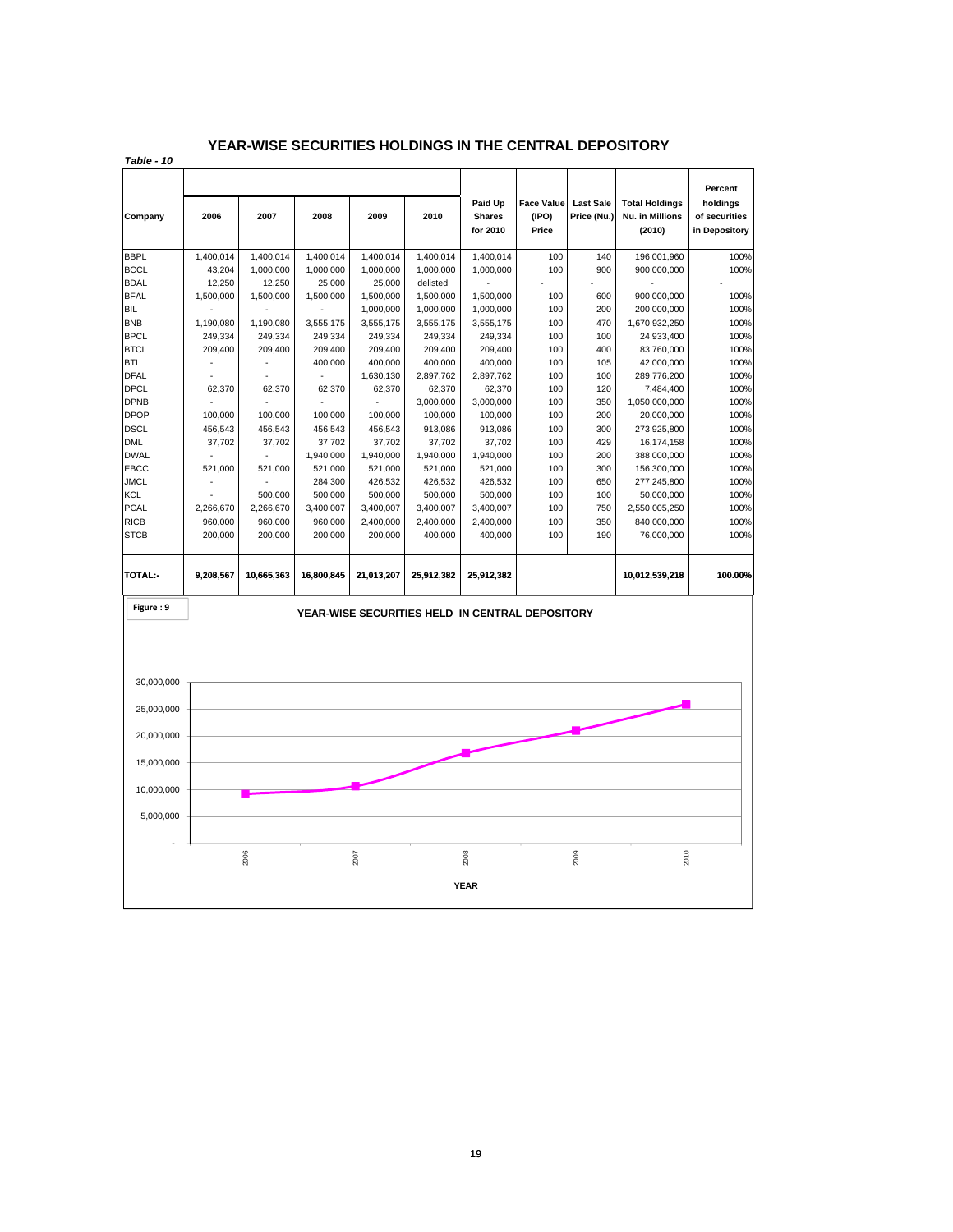#### DIVIDEND RECORDS

| Table - 11  |      |      |       |       | (In Percent) |
|-------------|------|------|-------|-------|--------------|
| Company     | 2006 | 2007 | 2008  | 2009  | 2010         |
|             |      |      |       |       |              |
| <b>BBPL</b> | 15   | 5    | 6     | 15    | 15           |
| <b>BCCL</b> | 10   | 15   | 10    |       | 20           |
| <b>BDAL</b> |      |      |       |       | delisted     |
| <b>BFAL</b> | 15   |      | 40    | 50    | 85           |
| <b>BIL</b>  |      |      |       |       | 7.50         |
| <b>BTL</b>  |      |      |       |       |              |
| <b>BNB</b>  | 100  |      | 28.50 | 28.50 | 28.50        |
| <b>BPCL</b> | 25   |      | 25    | 35    |              |
| <b>BTCL</b> | 20   |      | 30    |       | 20           |
| <b>DFAL</b> |      |      |       |       | 17           |
| <b>DPCL</b> |      |      |       |       |              |
| <b>DPNB</b> |      |      |       |       |              |
| <b>DPOP</b> | 15   | 10   | 15    | 30    | 60           |
| <b>DSCL</b> | 35   | 30   | 45    | 100   | 60           |
| <b>DML</b>  |      |      |       |       | 50           |
| <b>DWAL</b> |      |      |       |       | 40           |
| <b>EBCC</b> | 16   | 16   | 80    | 30    | 60           |
| <b>JMCL</b> |      | 70   | 70    | 70    | 100          |
| <b>KCL</b>  |      | 7    | 9     | 12    | 18           |
| <b>PCAL</b> | 75   | 90   | 70    | 100   | 100          |
| <b>RICB</b> | 20   | 25   | 30    | 15    | 25           |
| <b>STCB</b> |      |      | 20    | 10    | 25           |

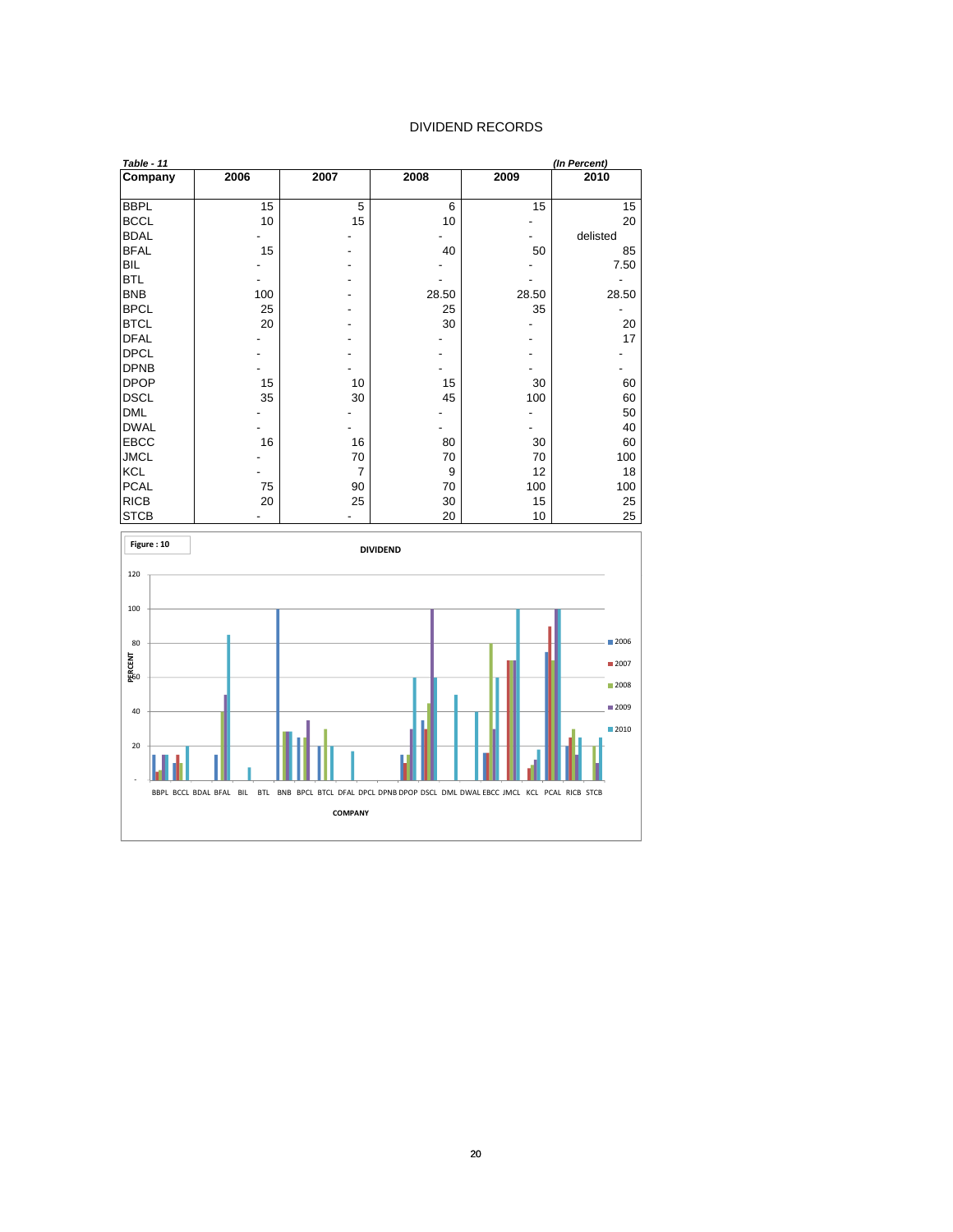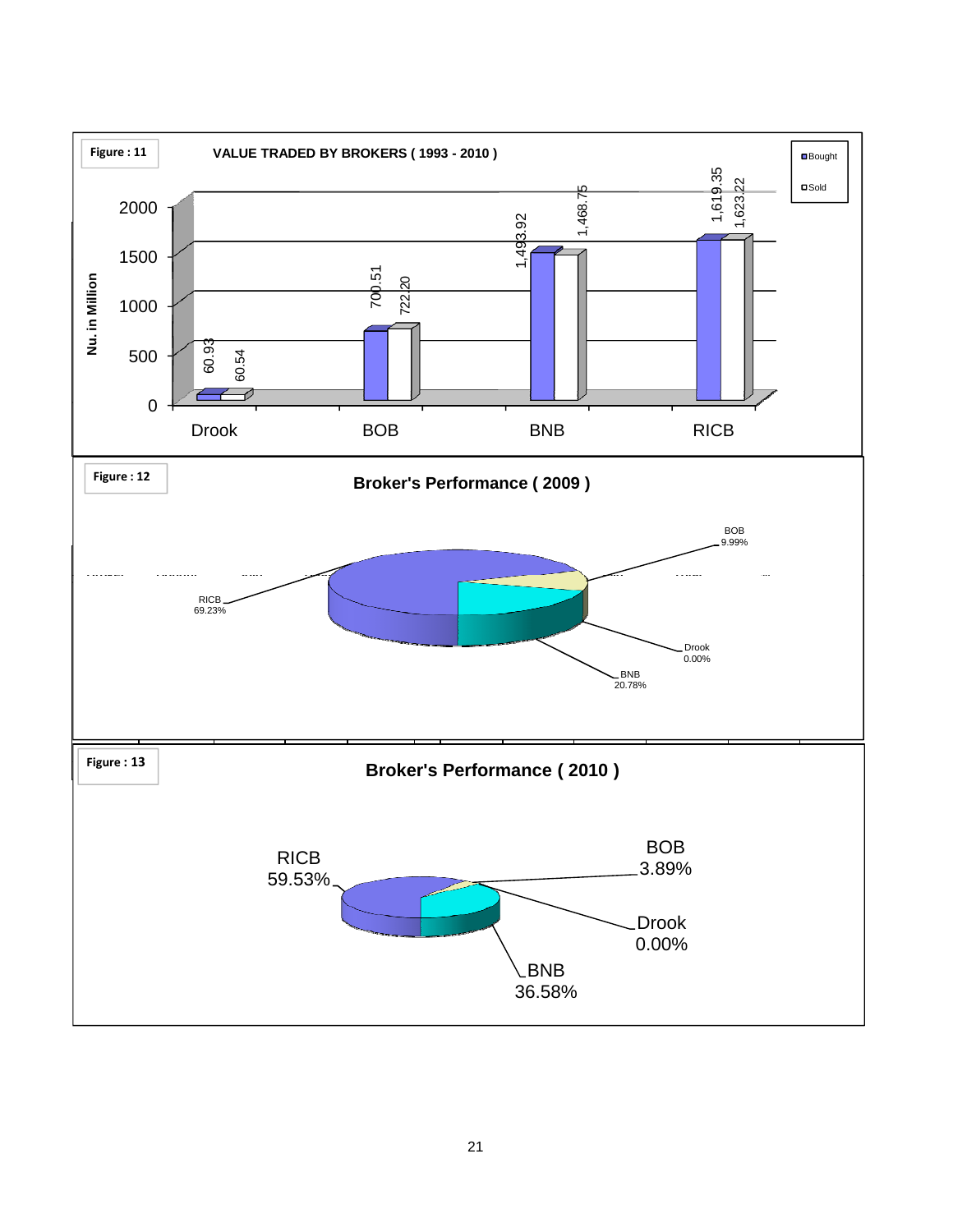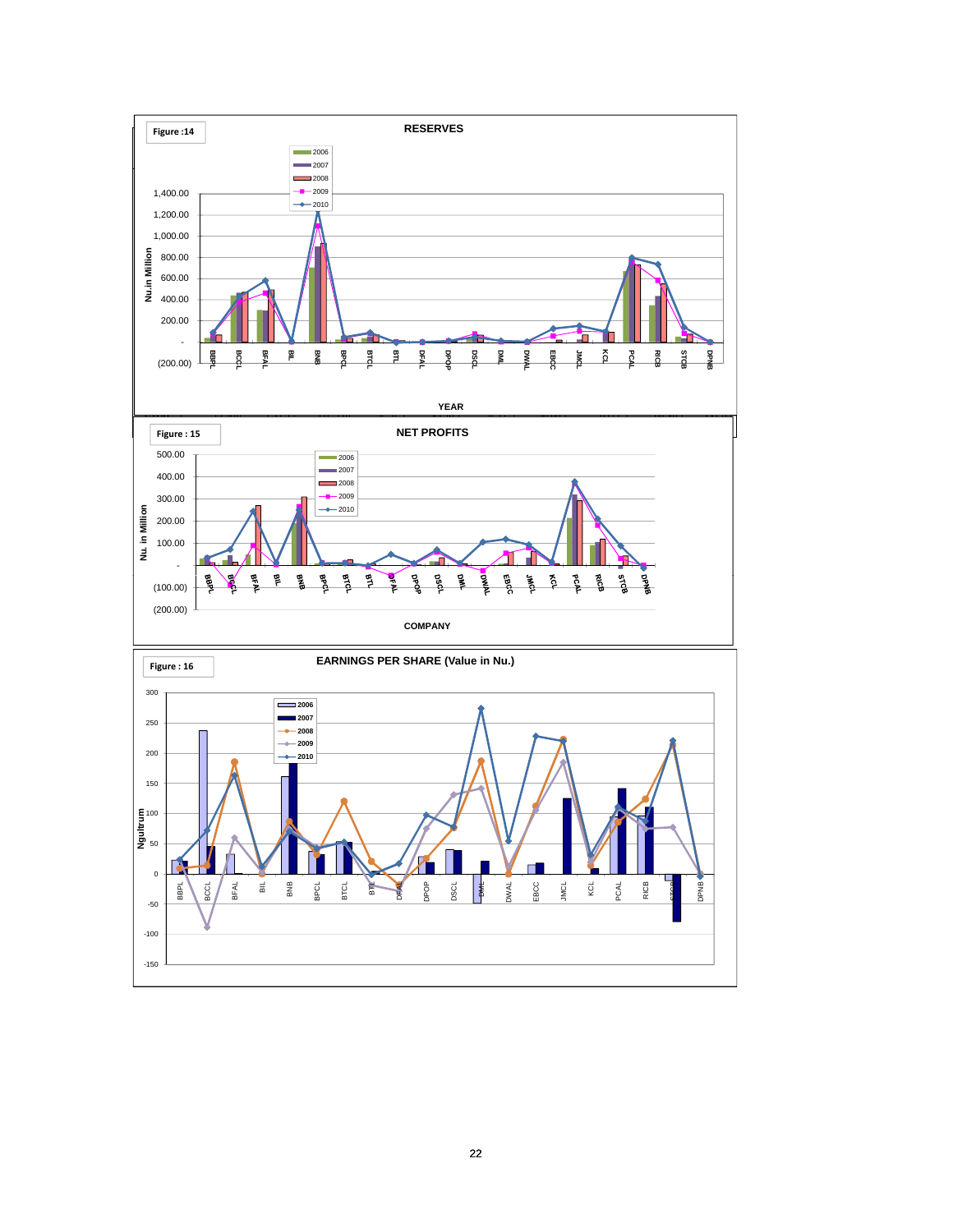#### **Primary Issue of Government / Corporate Bonds**

*Table - 12*

| , ,,,,<br>. .  |                 |               |
|----------------|-----------------|---------------|
| Year           | Volume in '000s | Nu.in million |
| 2004           | 489.95          | 489.95        |
| 2005           |                 |               |
| 2006           |                 |               |
| 2007           |                 |               |
| 2008           |                 |               |
| 2009           | 500             | 500           |
| 2010           | 1,500           | 1,500         |
|                |                 |               |
| <b>TOTAL:-</b> | 2,489.95        | 489.95        |



## **RGOB Treasury Bills**

| VOLUMES (in thousa<br>800<br>600<br>400<br>200                                                               | 489.95<br>$\blacksquare$                   | ı,                                       |                                    |
|--------------------------------------------------------------------------------------------------------------|--------------------------------------------|------------------------------------------|------------------------------------|
|                                                                                                              | 2004<br>2005                               | 2006                                     | <b>PUCC</b><br>2007<br><b>YEAR</b> |
| Table - 13<br>Year                                                                                           | <b>RGOB Treasury Bills</b><br><b>Bills</b> | <b>UNITS</b>                             | Nu.in million                      |
| Year - 2004   T004<br>Year - 2005<br>Year - 2006<br>Year - 2007<br>Year - 2008<br>Year - 2009<br>Year - 2010 | T005<br>R201<br>R202, R203, R204           | 500,000<br>300,000<br>200,000<br>350,000 | 500<br>300<br>2,000<br>3,500       |
|                                                                                                              | <b>TOTAL</b>                               | 1,350,000                                | 6,300                              |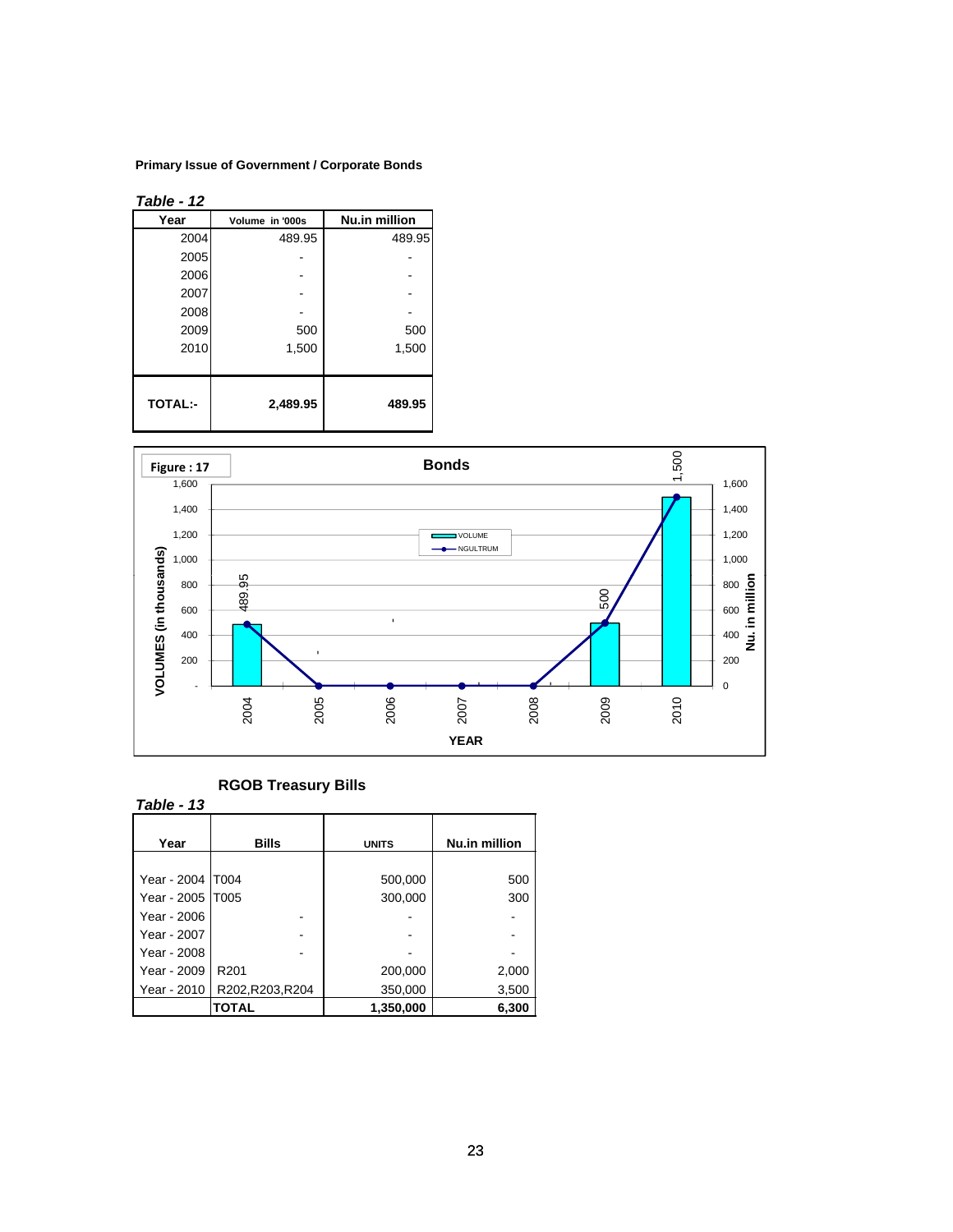#### **BALANCE SHEET AS AT 31 DECEMBER 2010 ROYAL SECURITIES EXCHANGE OF BHUTAN LIMITED**

| <b>Sources of Funds</b>        | 2010           | 2009           |
|--------------------------------|----------------|----------------|
|                                | (Nu.)          | (Nu.)          |
|                                |                |                |
| Share Capital                  | 2,000,000.00   | 2,000,000.00   |
| <b>General Reserve</b>         | 7,046,553.34   | 5,858,467.12   |
|                                |                |                |
| <b>Total</b>                   | 9,046,553.34   | 7,858,467.12   |
| <b>Application of Funds</b>    |                |                |
| <b>Fixed Assets</b>            |                |                |
| <b>Gross Block</b>             | 4,614,338.72   | 4,470,557.22   |
| Less: Accumulated Depreciation | (4,015,414.81) | (3,779,919.20) |
|                                | 598,923.91     | 690,638.02     |
| Investments                    | 2,725,000.00   | 2,725,000.00   |
| <b>Current Assets:</b>         |                |                |
| Cash and Bank Balances         | 6,961,940.12   | 5,405,958.95   |
| <b>Loans and Advances</b>      | 45,244.22      | 57,875.22      |
| Other Assets                   | 408,661.51     | 286,727.54     |
|                                | 7,415,845.85   | 5,750,561.71   |
| Less: Current Liabilities      | 1,693,216.42   | 1,307,732.61   |
| <b>Net Current Assets</b>      | 5,722,629.43   | 4,442,829.10   |
| <b>Total</b>                   | 9,046,553.34   | 7,858,467.12   |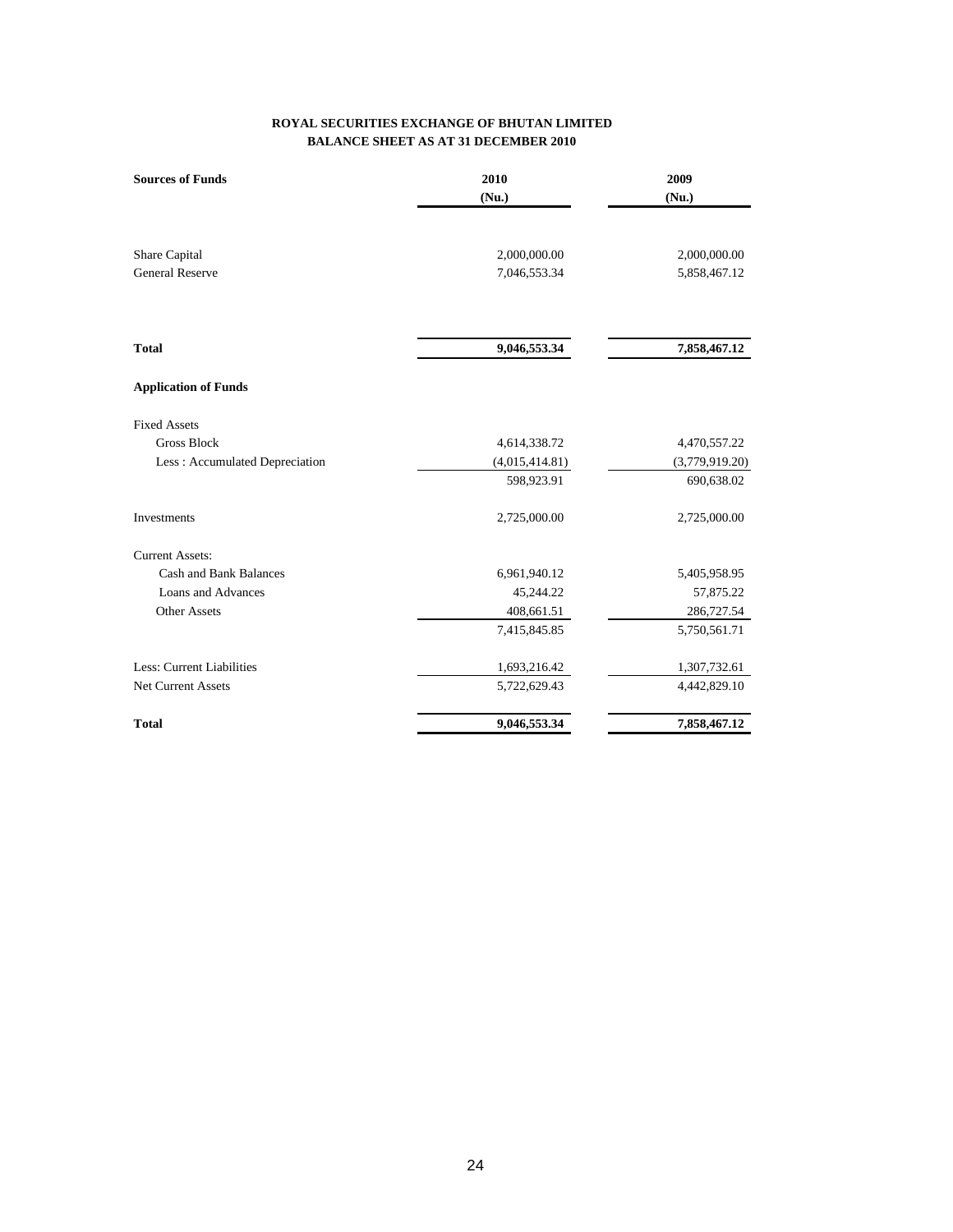#### **ROYAL SECURITIES EXCHANGE OF BHUTAN LIMITED PROFIT & LOSS ACCOUNT FOR THE YEAR ENDED 31 DECEMBER 2010**

|                                                          | 2010         | 2009<br>(Nu.) |
|----------------------------------------------------------|--------------|---------------|
|                                                          | (Nu.)        |               |
| <b>Income</b>                                            |              |               |
| Revenue and Commission                                   | 4,770,233.57 | 2,638,093.06  |
| Other Income                                             | 330,001.76   | 425,531.15    |
| <b>Total</b>                                             | 5,100,235.33 | 3,063,624.21  |
| <b>Expenditure</b>                                       |              |               |
| Employees Remuneration & Benefits                        | 1,788,596.00 | 2,143,991.00  |
| Other Expenses                                           | 1,378,877.69 | 868,408.52    |
| Depreciation                                             | 235,495.61   | 213,850.05    |
| Total                                                    | 3,402,969.30 | 3,226,249.57  |
| Profit before Tax                                        | 1,697,266.03 | (162, 625.36) |
| Provision for Taxation                                   | 509,179.81   |               |
| Profit / (Loss) after tax transferred to General Reserve | 1,188,086.22 | (162, 625.36) |